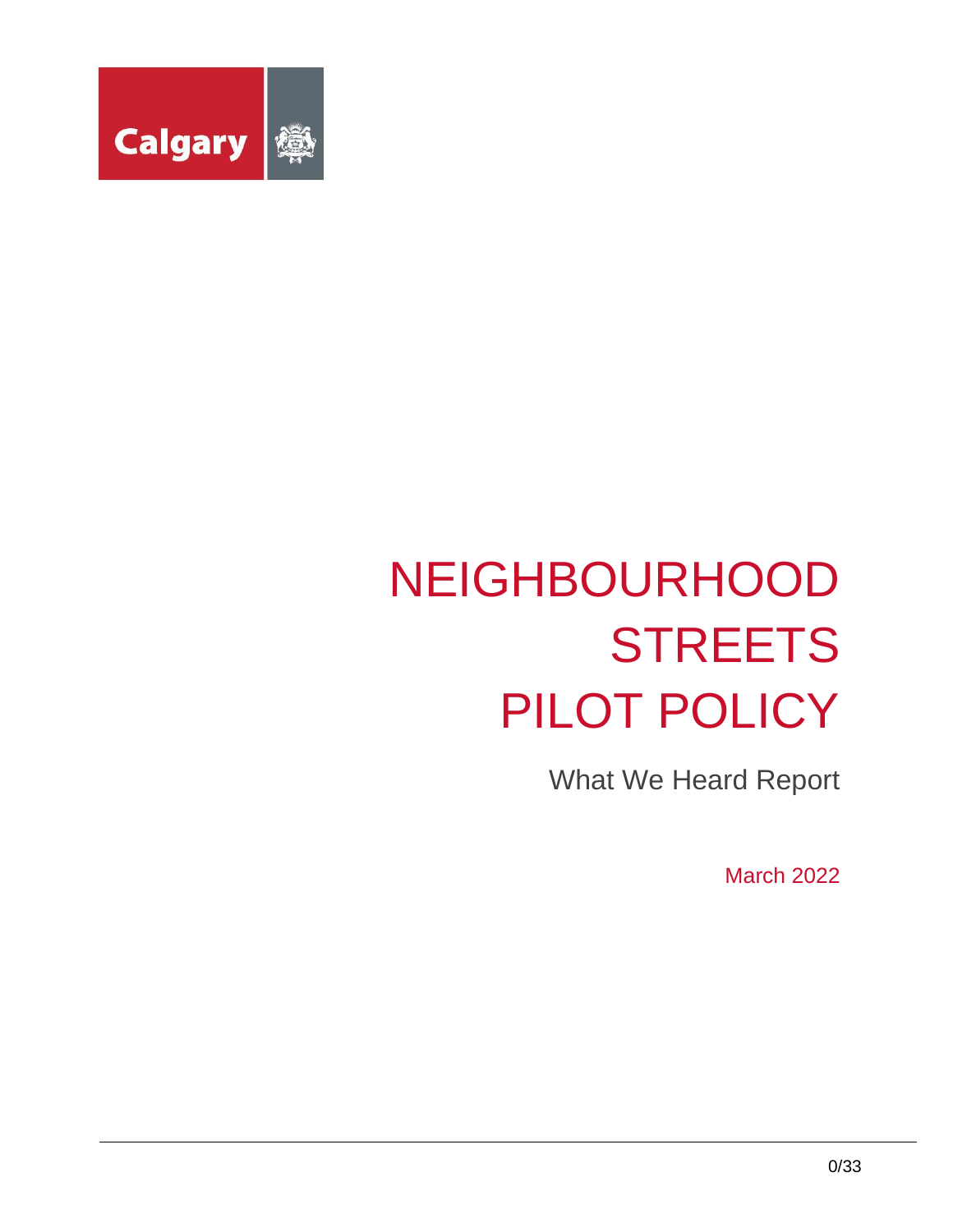

|                  | $\overline{g}$ |
|------------------|----------------|
|                  |                |
|                  |                |
|                  |                |
|                  |                |
|                  |                |
|                  |                |
|                  |                |
|                  |                |
|                  |                |
|                  |                |
| $Question 10$ 28 |                |
|                  |                |
|                  |                |
|                  |                |
|                  |                |
|                  |                |
|                  |                |
|                  |                |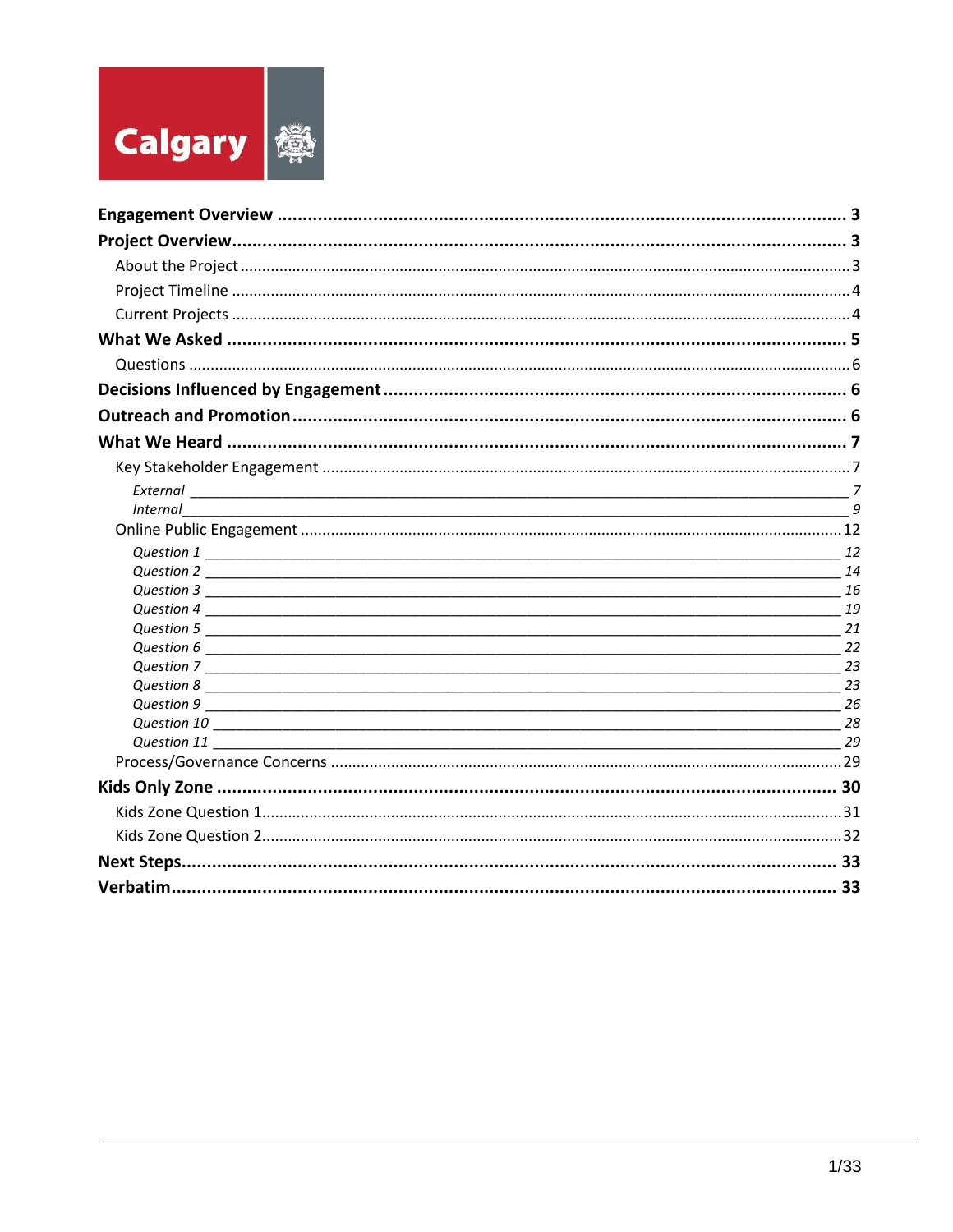

# Table of Figures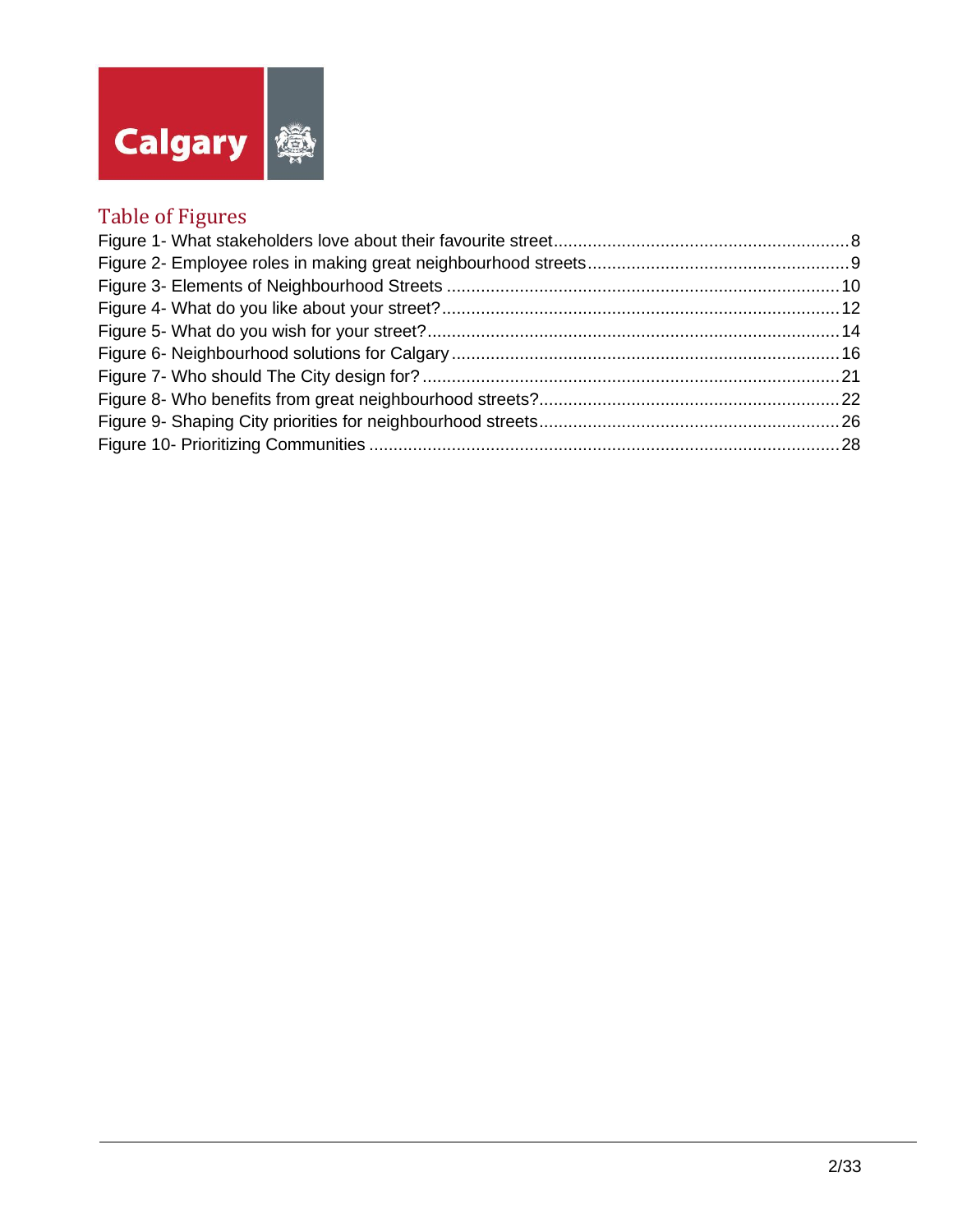

## <span id="page-3-0"></span>**Engagement Overview**

At The City of Calgary, decisions are made daily that impact more than one million people. Input from Calgarians and other stakeholders helps The City better understand the perspectives, opinions, and concerns of people affected by City decisions. Public input is collected, where appropriate, and considered along with other factors (such as cost, environmental impact, technical limitations, and long-range plans/goals) before decisions are made.

"Engagement" at The City of Calgary is defined as: *"Purposeful dialogue between The City and citizens and stakeholders to gather information to influence decision making."*

Engagement by The City of Calgary is designed to be:

- **Citizen-centric** focusing on hearing the needs and voices of both directly impacted and indirectly impacted citizens.
- **Accountable** upholding the commitments that The City makes to its citizens and stakeholders by demonstrating that the results and outcomes of the engagement processes are consistent with the approved plans for engagement.
- **Inclusive** making best efforts to reach, involve and hear from those who are impacted directly or indirectly.
- **Committed** allocating sufficient time and resources for effective engagement of citizens and stakeholders.
- **Responsive** acknowledging citizen and stakeholder concerns; and
- **Transparent** providing clear and complete information around decision processes, procedures, and constraints.

The City's commitment to transparent and inclusive engagement processes is outlined in the **Engage** [Policy \(CS009\).](http://www.calgary.ca/CA/city-clerks/Documents/Council-policy-library/CS009-engage.pdf)

# <span id="page-3-1"></span>**Project Overview**

# <span id="page-3-2"></span>About the Project

In 2020, The City created a new draft policy with the goal of creating streets where neighbours of all ages and abilities can connect and have access to safe, comfortable travel options. This new draft policy goes beyond speeding concerns and widens the tool kits available to enhance neighbourhood streets and promote sustainable modes of transportation.

The draft [Neighbourhood Streets](https://aem.calgary.ca/content/www/en/home/transportation/tp/projects/current-planning-projects/neighbourhood-streets/neighbourhood-streets.html) policy replaces the 2003 Traffic Calming Policy and:

• Reflects today's values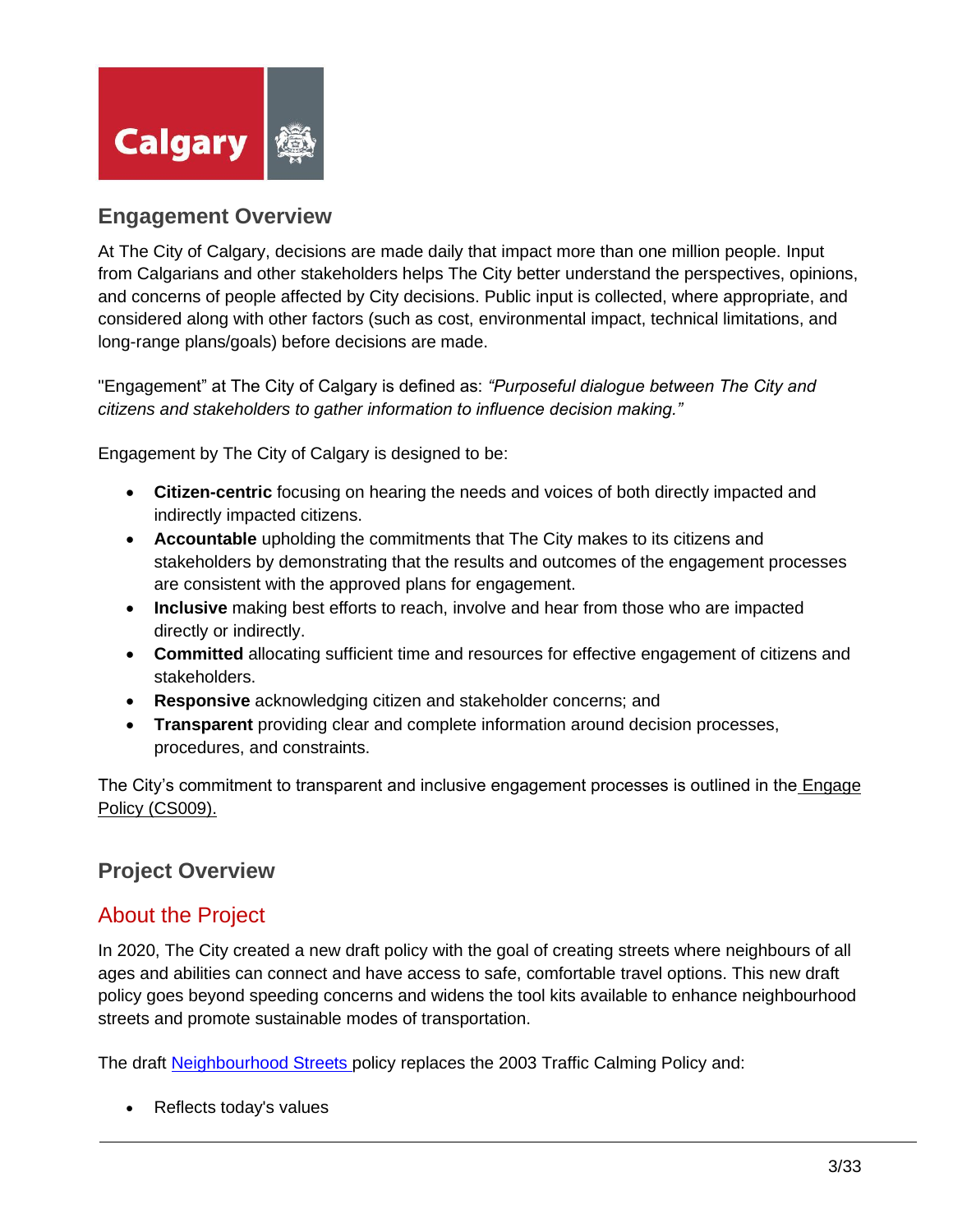

- Introduces new toolkits like resident-led activation or street labs over and above traffic calming
- Explores opportunities for shared decision making
- Calls for an equitable intake process
- Looks for more opportunities to collaborate and find efficiencies

To test the policy, The City worked with eight diverse communities each with unique wishes for their local streets. The pilot projects allowed The City team to implement a range of solutions, ranging from speedbumps, bike lanes, curve bump outs and placemaking. More information about the pilot projects and the solutions that have been implemented can be found [here.](https://www.calgary.ca/transportation/tp/projects/current-planning-projects/neighbourhood-streets/current-projects.html) The improvements that were made in these eight communities were shared through this engagement as representative of the kinds of changes other communities might like for their community. Engagement centered mainly on what might be missing and should be included in the final policy.

The engagement findings in this report will be used by the project team to finalize the policy, at which point they will bring a revised version to City Council Q2 2022 for approval. The approved policy will pave the way to launch a revised intake process.

# <span id="page-4-0"></span>Project Timeline

• **February 2020**

The Neighbourhood Streets Pilot Policy is shared with Council and Calgarians online.

• **2020/2021**

Communities are chosen to pilot various temporary and permanent elements of the policy.

• **Late Fall 2021**

Nov 22-Dec 17: Public engagement is held on the Neighbourhood Streets Pilot Policy.

• **June 2022**

Administration will recommend a final Neighbourhood Streets Policy to Council for approval and a new intake process for traffic calming projects will be released. Communities will be invited to apply for neighbourhood street enhancements using the new intake process.

• **Summer/Fall 2022**

The City will announce the next traffic calming projects with a goal of starting new projects each year.

# <span id="page-4-1"></span>Current Projects

The Neighbourhood Streets Pilot Policy Engagement occurred between November 22-December 17, 2021. Prior to this engagement, between 2019-2022, Neighbourhood Streets projects were moving forward in many communities around Calgary. This helped to test various tools in communities in a temporary way, to determine which solutions were the most effective. The table below lists the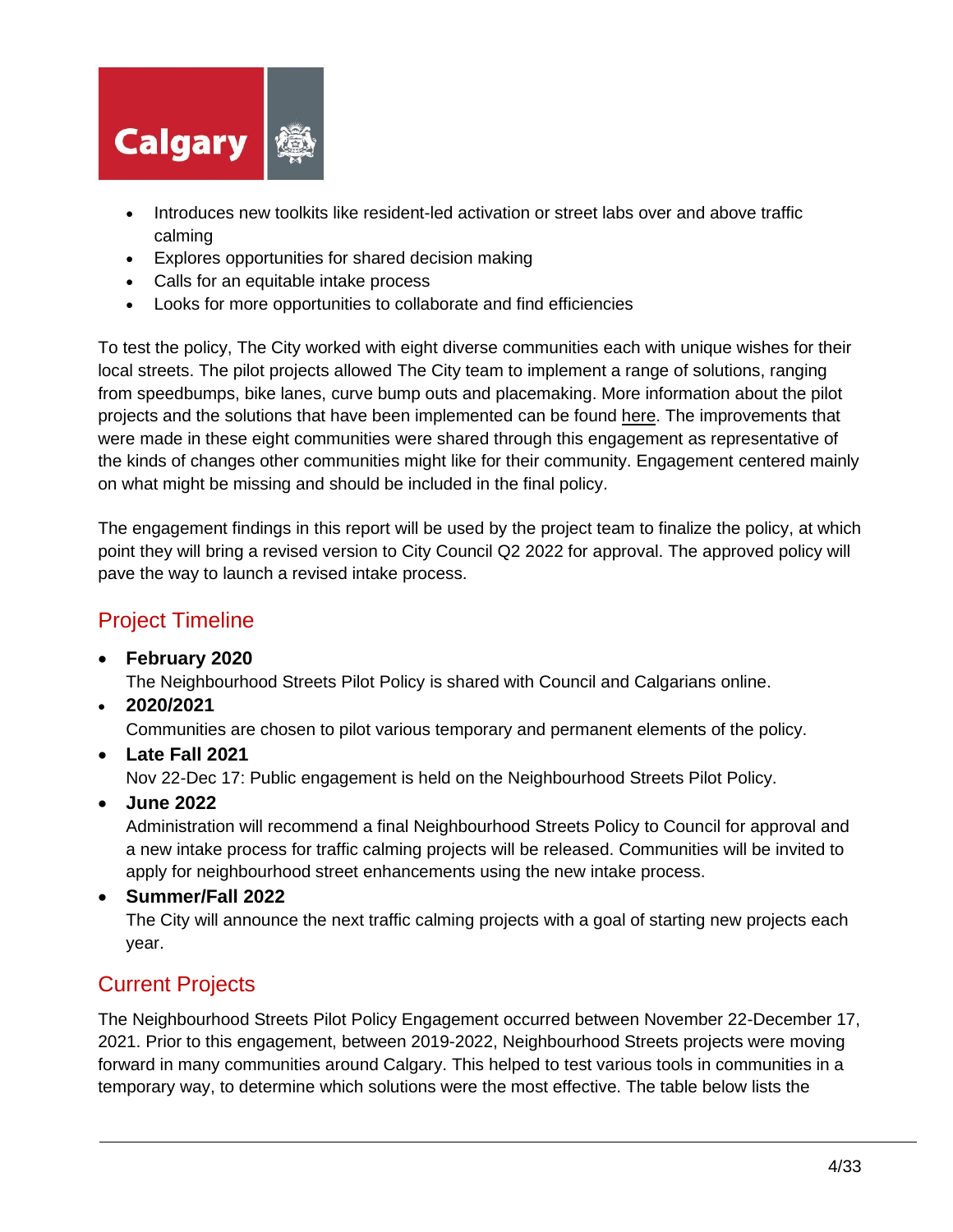

different Neighbourhood Streets projects and websites where more detailed information can be found. [Find out more at the Neighbourhood Streets –](https://www.calgary.ca/transportation/tp/projects/current-planning-projects/neighbourhood-streets/current-projects.html) Current projects page.

| <b>Community</b>           | Website              | <b>More information</b> |
|----------------------------|----------------------|-------------------------|
| Dover                      | <b>Engage portal</b> | Project webpage         |
| Marda Loop                 | Engage portal        | Project webpage         |
| North Hill                 | Engage portal        | Project webpage         |
| Panorama Hills             | Engage portal        | Project webpage         |
| Rosemont                   | Engage portal        | Project webpage         |
| <b>Silver Springs</b>      | Engage portal        | Project webpage         |
| 21 St. & 33 Ave. S.W.      | <b>Engage portal</b> | <b>Project webpage</b>  |
| 22 Street & 47 Avenue S.W. | N/A                  | Project webpage         |

## <span id="page-5-0"></span>**What We Asked**

Public engagement on the draft Neighbourhood Streets Policy was designed to learn what might be missing and to help the project team prepare a final version to bring to Council in June 2022 for approval. The approved policy will pave the way for piloting a revised intake process which is also being influenced by engagement and stakeholder perspectives.

Questions for this engagement were designed to achieve the following engagement objectives:

- 1. Involve Calgarians to validate and inform the Neighbourhood Streets Pilot Policy by reviewing project outcomes over the course of the past year that have been gathered from the pilot projects.
- 2. Involve stakeholders to increase understanding of whether the expanded set of tools incorporated into the draft policy creates a more holistic approach to enhancing neighbourhood streets.
- 3. Involve stakeholders to determine if the intended outcomes of the draft policy are achieved with the variety of neighbourhood streets installations and toolkits proposed in the policy.
- 4. Involve stakeholders to better understand barriers and opportunities to implementing the Neighbourhood Streets Policy including:
	- a. Whether the solutions that meet the needs of the policy are also in alignment with citizen and neighbourhood needs
	- b. What insights could be gained from Calgarians who do not support the principles of the policy and installation techniques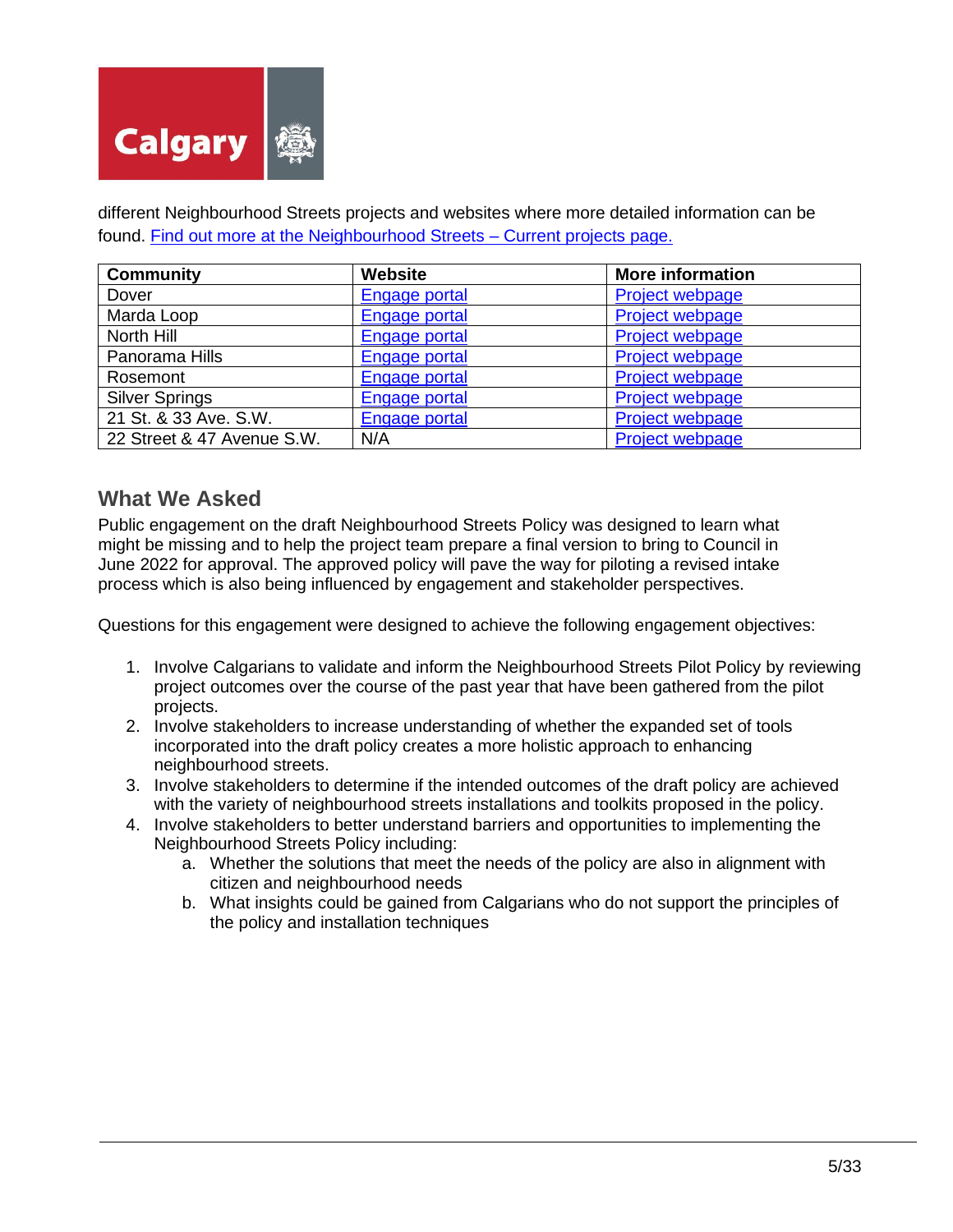

<span id="page-6-0"></span>The full-length questions and responses are available below in the **What We Heard** section. To see the full questions, including additional images, please visit [https://engage.calgary.ca/neighbourhood-streets-pilot-policy.](https://engage.calgary.ca/neighbourhood-streets-pilot-policy)

# <span id="page-6-1"></span>**Decisions Influenced by Engagement**

The project team is open to updating the draft policy to reflect lessons learned from pilot projects and the feedback gathered from the public. This includes updating the philosophy and the overall approach used to advance this work, the values within the policy and the toolkits included. Like any policy, this document is intended to act as a guide to the work, and not necessarily present a series of rules that must be followed. This engagement effort is not intended to determine if The City should continue pursuing traffic calming measures, but rather to understand stakeholder perspectives on whether they feel the tools and installations meet the intended outcomes of the policy.

# <span id="page-6-2"></span>**Outreach and Promotion**

As the main opportunity for Calgarians to engage, this opportunity was extensively promoted to communities in Calgary through social media, the City of Calgary newsroom, and the Federation of Calgary Communities newsletter.

This social media campaign, through Facebook, Twitter and Instagram, received **368,858 total impressions\* and 3,760 total link clicks**. General comments from the posts were largely residents voicing their concerns about issues in specific neighbourhoods, such as snow removal, wheeling lanes and speeding.

There was also a digital ad campaign to drive awareness and action for the policy, resulting in a total of **274,622 impressions\* and 155 link clicks**. In addition, 45 road-side bold signs were placed high-traffic areas throughout all sectors of Calgary.

Due to Covid-19 restrictions, most engagement for the Neighbourhood Streets Pilot Policy was held online with opportunity to provide input by visiting engage.calgary.ca/neighbourhoodstreets-pilot-policy or calling 311. Several targeted sessions were also offered, including:

- 2 online engagement sessions for internal City of Calgary staff
- 3 online engagement sessions for key stakeholders that were identified as individuals, organizations or groups that had significant experience in the topic area and the ability to contribute specific comments
- 2 online educational sessions for Grade 6 students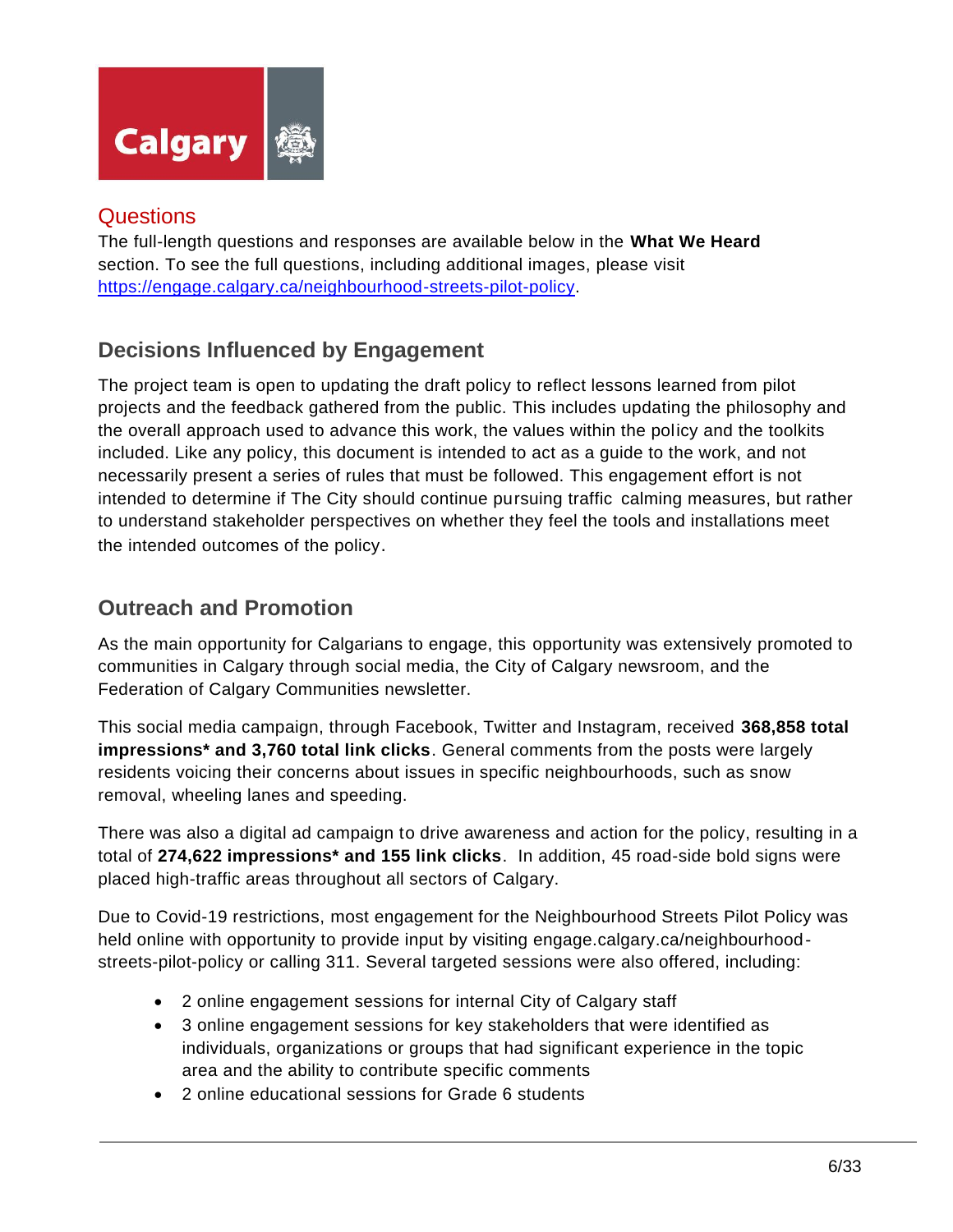

The online engagement opportunity was open between November 22-December 20, 2021, at [engage.calgary.ca/neighbourhood-streets-pilot-policy](https://engage.calgary.ca/neighbourhood-streets-pilot-policy) and generated the following results:

- 6648 Views the number of times a Visitor views any page on the site
- 6040 Visits the number of end-user sessions associated with a single Visitor
- 4944 Visitors The number of unique public or end-users on a Site. A Visitor is only counted once, even if they visit several times in one day.
- 771 Contributions The total number of responses or feedback collected through the participation tools.
- 700 Contributors The unique number of Visitors who have left feedback or contributions.

\*Impression: When the ad/post is viewed by a user, anytime a user opens an app or website and the ad is visible.

## <span id="page-7-0"></span>**What We Heard**

## <span id="page-7-1"></span>Key Stakeholder Engagement

In addition to the summaries provided below, unedited responses from key stakeholder workshop participants can be found [here.](https://www.calgary.ca/content/dam/www/engage/documents/neighbourhood-streets-pilot-policy/wwh-neighbourhood-streets-policy-verbatim.pdf)

## <span id="page-7-2"></span>External

Through a series of workshops, a total of 18 external stakeholders from various community organizations participated. Stakeholders were asked to confirm the direction and elements of the Policy that contribute to great neighbourhood streets.

Figure 1 illustrates what external stakeholders said they loved about their favourite neighbourhood street.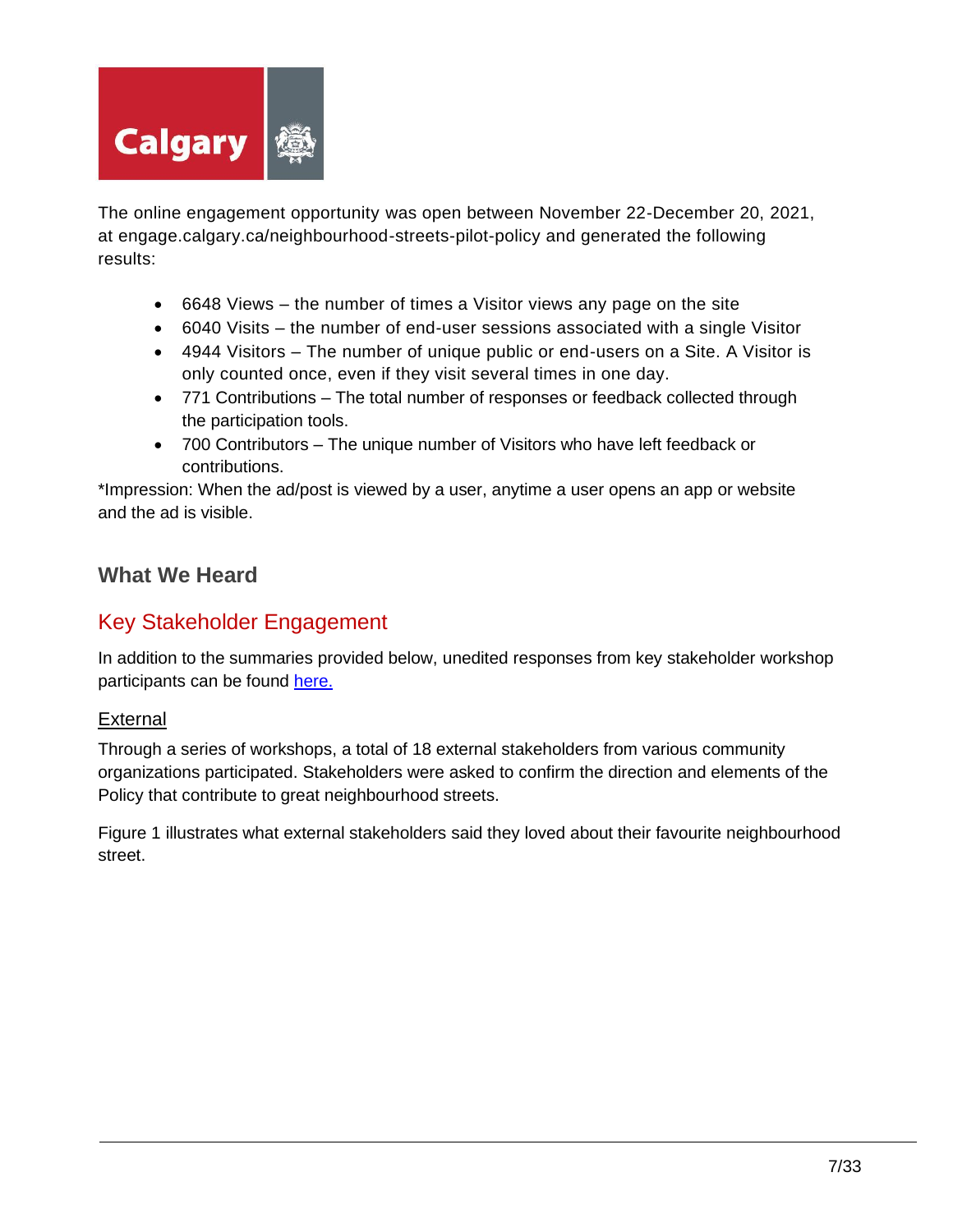



<span id="page-8-0"></span>*Figure 1- What stakeholders love about their favourite street*

Stakeholders were provided a brief presentation on the draft Policy, followed by facilitator-led sessions where participants were encouraged to answer and ask questions, engage with one another, and provide feedback.

*Question 1: Working with pilot neighbourhoods revealed the need for these elements. Is there anything missing?* 

We heard from stakeholders they would like to see more in the Policy about:

- public realm activation and art
- more focus on shared streets with transit and enhance pathways
- parks, flowers, orchards and gardens
- accessibility features, seating and lighting

## *Question 2: Please review the Toolkits of the Policy. Is there an important Toolkit that is missing?*

Stakeholders wanted to see toolkits focused on:

- accessibility, deficiencies, and the law
- new kinds of traffic calming: last mile, parking for all modes, speed humps and tables
- funding, simple processes as well as flowers/planter
- heritage recognition and local Indigenous acknowledgement
- education, climate change, and snow removal were needed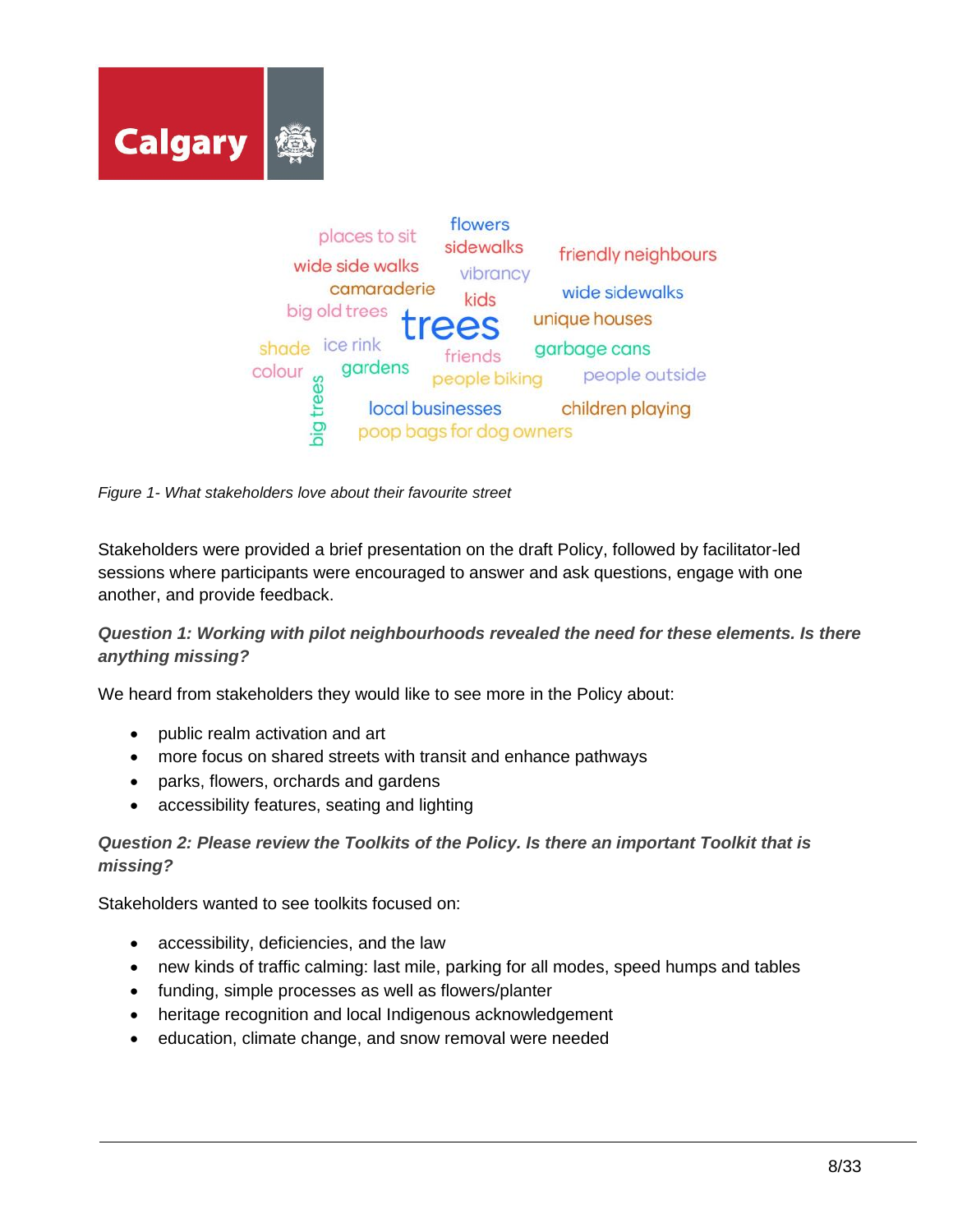

*Question 3: Please discuss what else you would like to see in the Toolkits.*

We heard from stakeholders that they would like to see toolkits with:

- a much stronger focus on accessibility and pedestrian safety
- incorporated grants or funding information for community members
- art
- a citizen handbook
- separating speeding and shortcutting
- educational resources including how volume affects what is appropriate

For more detail on individual responses, please to refer to the [Verbatim](https://www.calgary.ca/content/dam/www/engage/documents/neighbourhood-streets-pilot-policy/wwh-neighbourhood-streets-policy-verbatim.pdf) responses for the Key Stakeholder workshops.

#### <span id="page-9-0"></span>Internal

Through a series of workshops, approximately 120 employees from across all eight City of Calgary Departments provided feedback on the direction and elements of the Policy that contribute to great neighbourhood streets.

Workshop participants were asked to share what roles they play in making neighbourhoods streets great. Figure 2 illustrates their responses.



<span id="page-9-1"></span>*Figure 2- Employee roles in making great neighbourhood streets*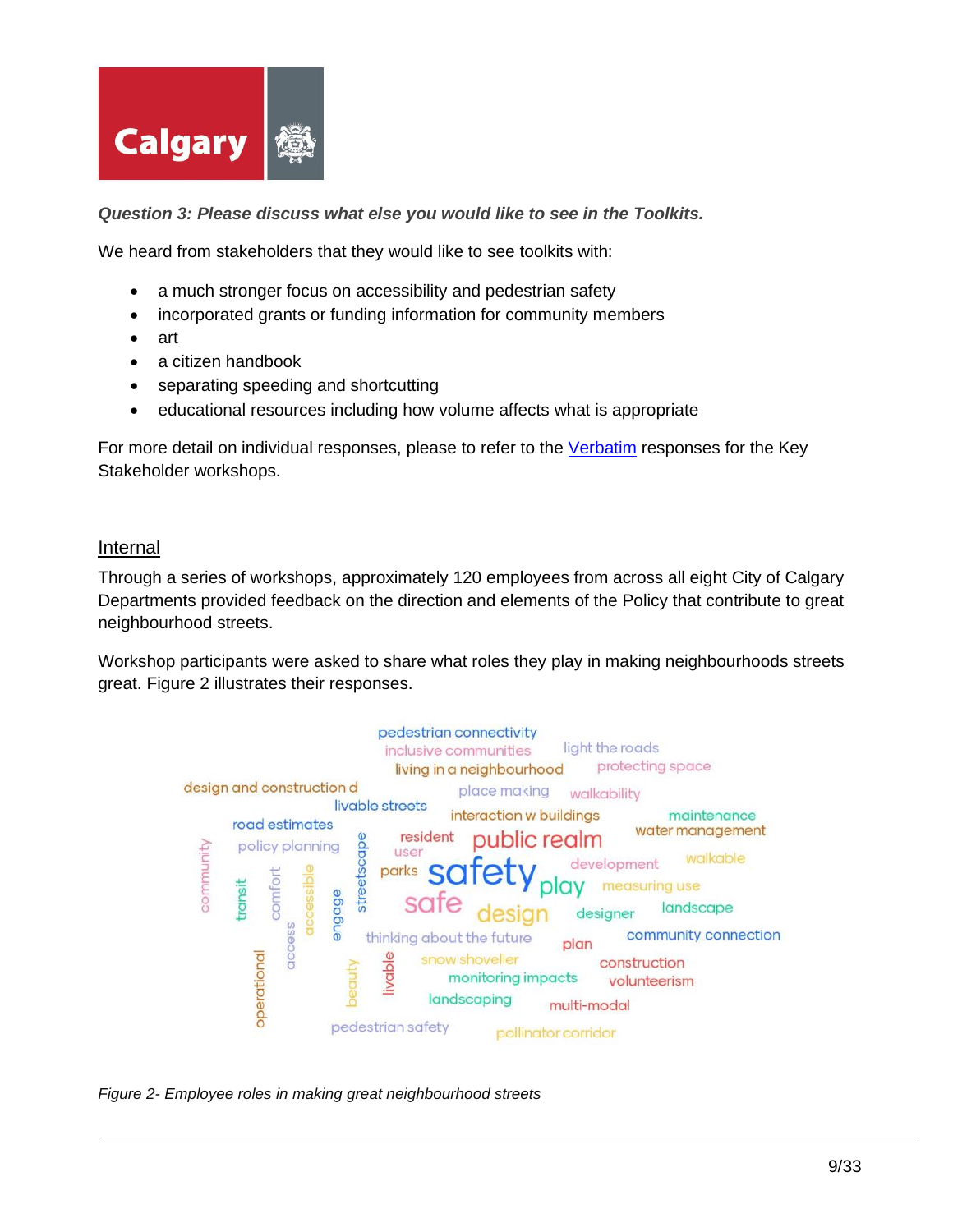

Participants were provided a brief presentation on the draft Policy, followed by facilitator-led sessions where employees were encouraged to answer and ask questions, engage with one another, and provide feedback.

*Question 1: Working with pilot neighbourhoods revealed the need for these elements. Is there anything missing?* 



<span id="page-10-0"></span>*Figure 3- Elements of Neighbourhood Streets*

Participants shared that they felt the elements missing included:

- the need for more green space, trees, vegetation, parks and/or gardens
- sustainable and ecological features, such as bioretention areas and bioswales, as well as consider winter design and snow removal
- more pathway connectivity, shared spaces for pedestrians, transit, cyclists and motorists, and more parking for vehicles and bicycles
- more accessibility features, ranging from tactile surfaces to pedestrian scale lighting
- activation around patio space, public art, and street furniture/sitting spaces.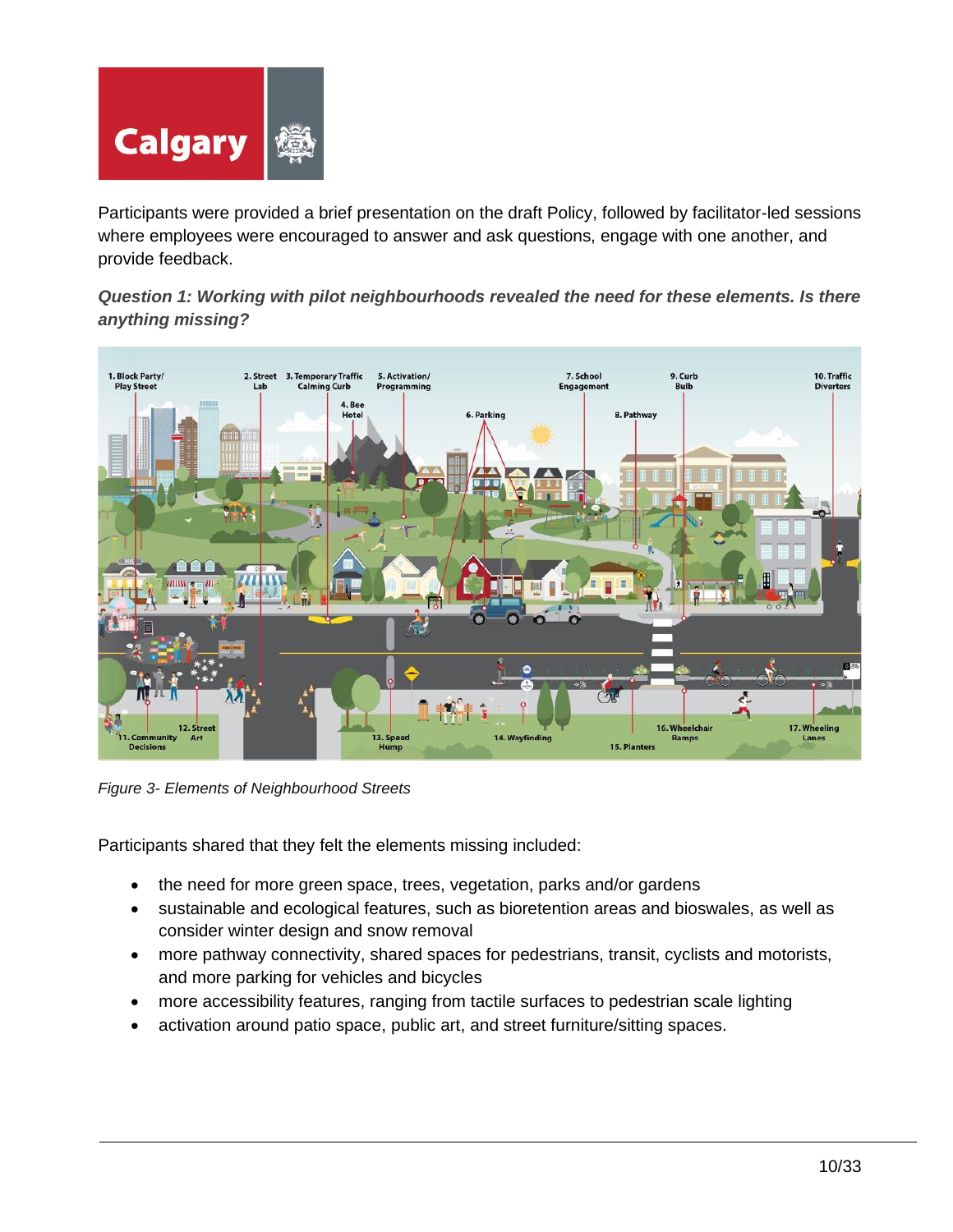

## *Question 2: Please review the Toolkits on pages 8 and 9 of the [Policy.](file:///C:/Users/CALAIRD/Downloads/Neighbourhood%20Streets%20Policy.pdf) Is there an important Toolkit that is missing?*

Participants shared a desire to see toolkits around:

- maintenance (including snow removal, drainage, and life cycling)
- laws/bylaws, risk, and funding
- trees, green infrastructure, and sustainability
- equity and engagement tools
- narrower streets that are friendly for many modes
- community partnerships and public education.

#### *Question 3: Please discuss what else you would like to see in the Toolkits.*

We heard from many participants that more was needed:

- incorporating bus stops with other amenities like benches and park spaces
- considering the impacts of traffic calming to transit
- the effects of traffic calming on various factors, drainage, public parking, and art.
- accessibility and sustainability as their own toolkits
- connect more with other policies like Parks' Open Space Policy
- clarify resident roles and responsibilities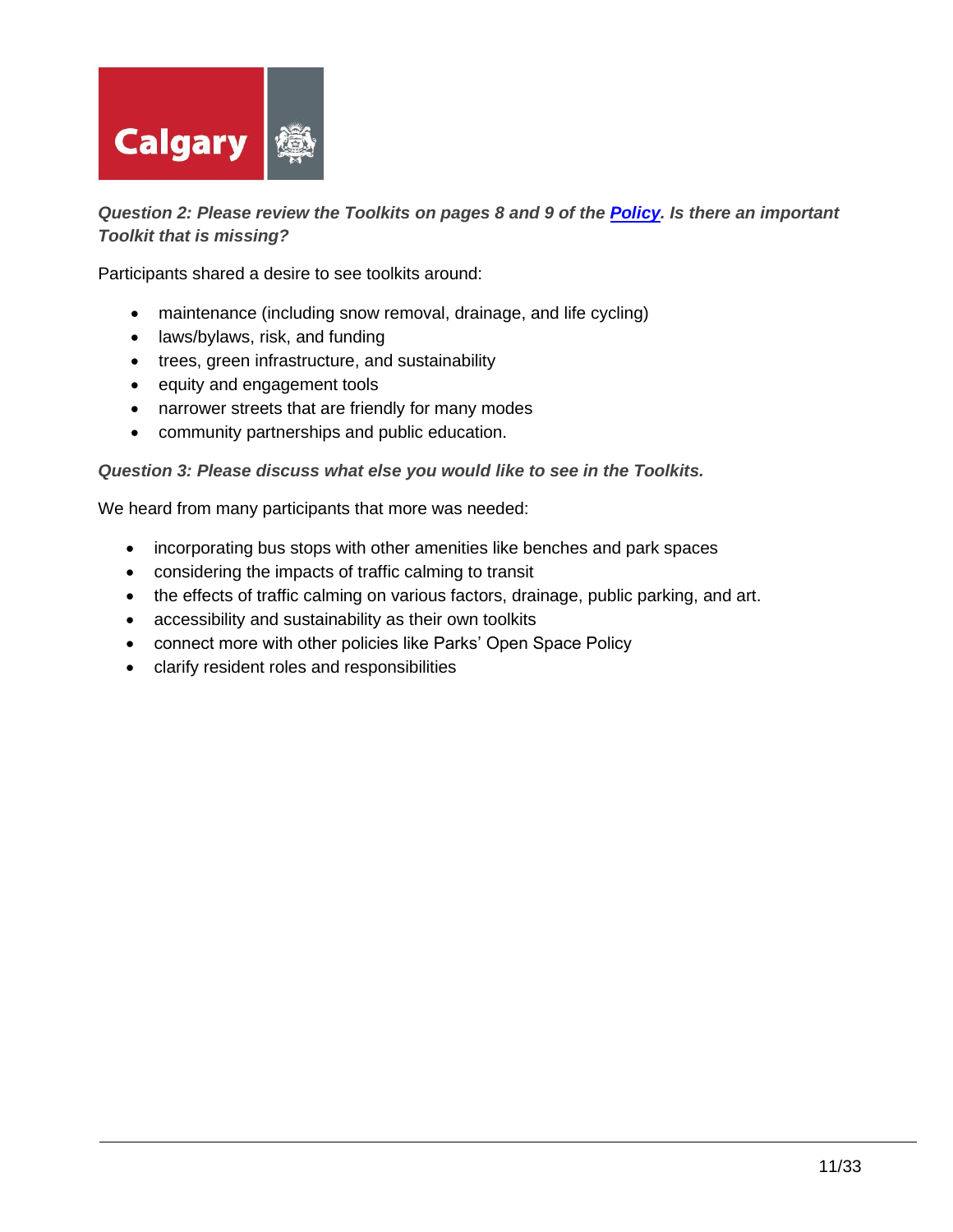

# <span id="page-12-0"></span>Online Public Engagement

The results below summarize input received through the [online engagement page.](https://engage.calgary.ca/neighbourhood-streets-pilot-policy) Due to the large volume of responses, the Verbatim (exact wording) section of this report is provided as a separate attachment. Please note that comments from respondents are included 'as is', without any additional edits made for grammar or spelling. The full verbatim report can be viewed [here.](https://www.calgary.ca/content/dam/www/engage/documents/neighbourhood-streets-pilot-policy/wwh-neighbourhood-streets-policy-verbatim.pdf)

## <span id="page-12-1"></span>Question 1

*Thinking about your street, what do you LIKE about it? Select the ones that you like and rank them in order of most important to least important. You do not need to rank all ideas.*



<span id="page-12-2"></span>*Figure 4- What do you like about your street?*

Figure 4 outlines respondents' (n=667) preferences for their street. The results show that "Trees and green spaces" was the most popular response, followed by "There are places to walk to", then "I feel safe". "I know my neighbours" and "Destinations like shops and parks I could reach on foot" was the next most popular response, with both responses receiving the same ranking. In descending order, the remaining responses were: "There are places to bike to", "I see kids traveling solo or with their friends", "It's not too busy", "I'm close to transit" and "I could age in this community."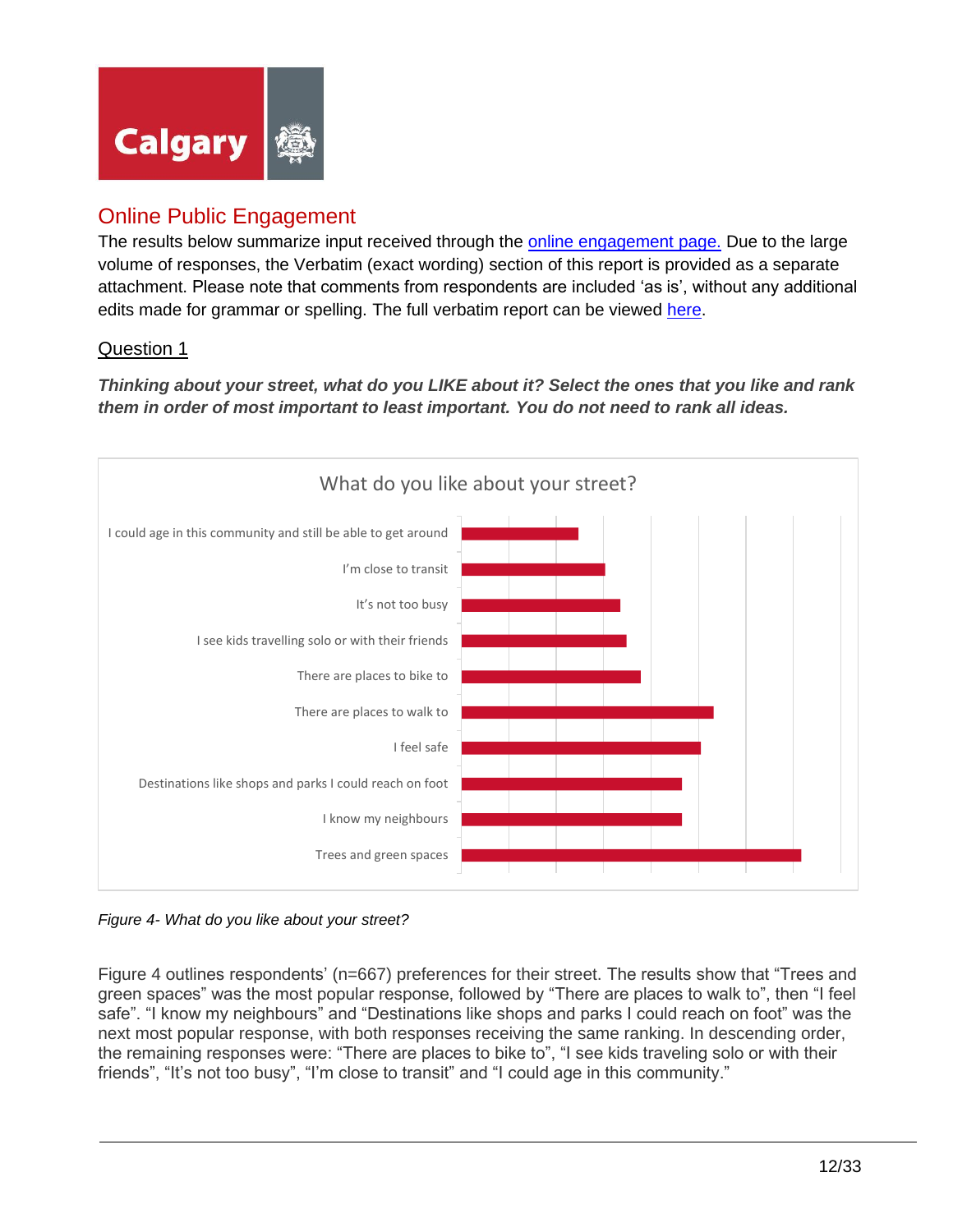

*Follow up question: Other?*

Respondents were given the opportunity to expand on Question 1 with additional comments. This is what we heard:

## **General Appreciation**

When asked to elaborate, many people shared different aspects of their street that they appreciated which ranged from **local amenities** to **community spirit and culture**, and **street design**. Some examples include:

- *I'm close to recreational facilities - outdoor pool, community hall, schools, parks. There are back alleys. I love walking down the alleys more than the sidewalks - people have little gardens, etc. outside of their fences.*
- *Ease and speed of access from major routes is quick.*
- *The great community spirit of neighbours helping other neighbours when there is a need.*
- *It has a nice boulevard separating the sidewalk from the street.*
- *I love all of these aspects of my community (just being clear - all are important).*

Respondents pointed out **pedestrian safety**, especially measures that would make streets safer for children, older adults, or persons with disabilities. Some examples include:

- *Roads are terrible for seniors, most neighbours do not shovel their walls and there are no places for them to go because they cannot walk not is there anything at the local parks for them.*
- *We need sidewalks where you don't have to don't have to continually cross from one side to the other*
- *Safer pedestrian crossings is highest priority.*
- *Encouraging people to be on the street level (not in cars) achieves most of these objectives*

Another major area for comments was around **traffic flow**, as well as **traffic control measures aimed to slow down speeding**. Some respondents were satisfied with changes that have already been made (or are anticipated) while others were not supportive of further changes. Examples of comments include:

- *students get to school on their own power - or at least have that option*
- *Easy access by car to major roads to access all city amenities. Easy parking. Cleanliness.*
- *The streets are wide with good visibility. There is plenty of room for on street parking, bikes and traffic.*
- *Prefer open, quiet road, clear of distractions (not filled with people, visual/art distractions on road, games, bees, etc. like depicted on infographics that look like circus) prefer those activities kept at safer locations (parks). Seems some sort of vision of 'vibrancy'/activity all over roadways in interest of 'activating' space - not best idea for safe roadway with*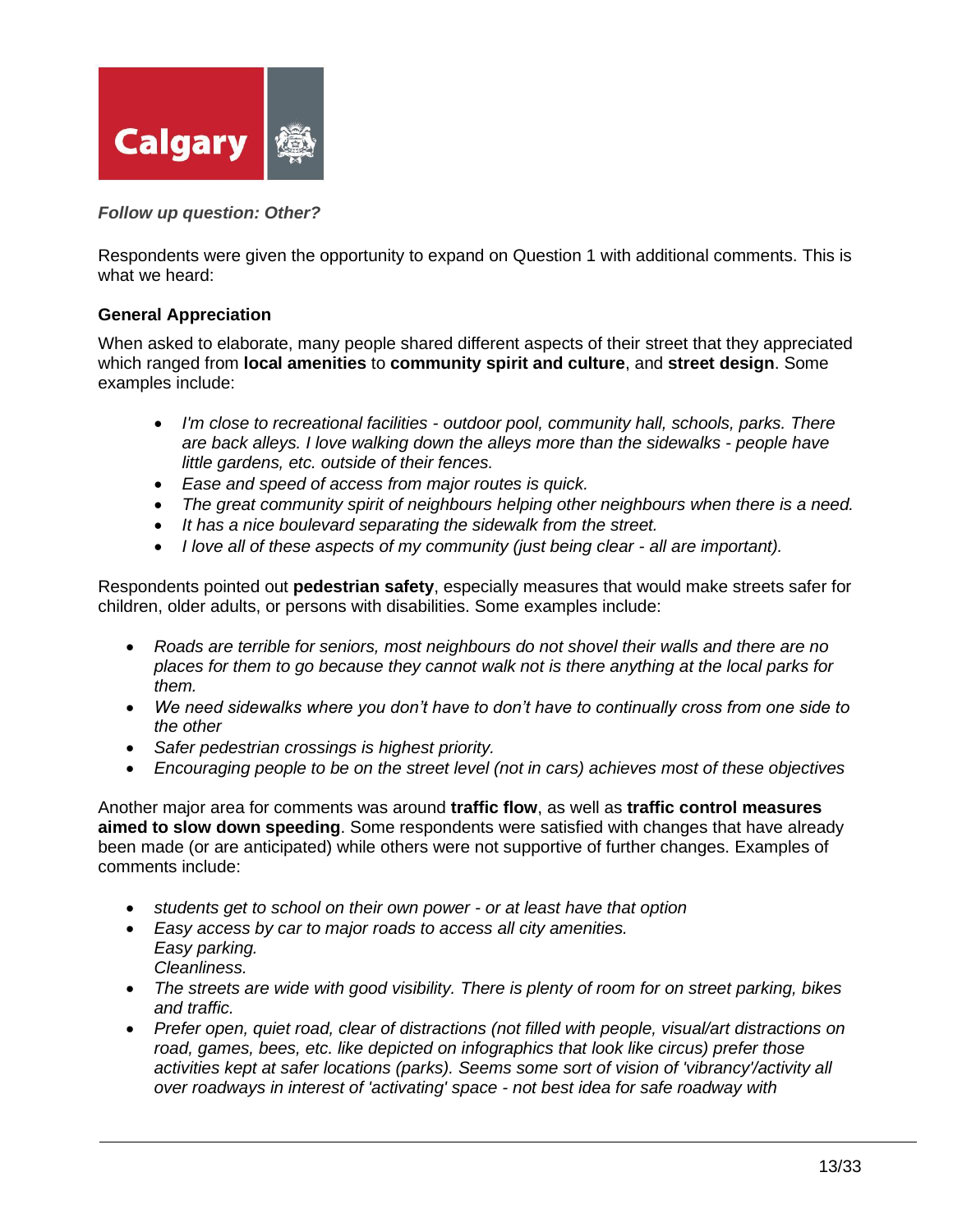

*people/cars/bikes/scooters all trying to move. Less speed bumps, more enforcement of aggressive distracted drivers needed.*

## <span id="page-14-0"></span>Question 2

*What do you WISH for your street (or someone else's in Calgary)? Select the ones that you*  like and rank them in order of most important to least important. You do not need to rank all *ideas.*



<span id="page-14-1"></span>*Figure 5- What do you wish for your street?*

Figure 5 shows that the greatest number of wishes for neighbourhoods were equal for "Trees" and "I feel safe". In descending order, other wishes included: "There are places to walk to", "Destinations like shops and parks I could reach on foot", "It's not too busy", "I know my neighbours", "I see kids traveling solo or with their friends", "Playing on the street", "I could age in this community", "There are places to bike to", "I'm close to transit".

## *Follow up question: Do you have another idea not listed here?*

#### **Pedestrian Safety and Accommodation Measures**

There were several comments relating to pedestrian safety and accommodation measures, ranging from identifying barriers such as sidewalk and pathway fragments, snowfall blocking access, better design and enforcement of school and playground zones, street noise reduction, improved separation between roadways and pedestrian areas such as treed boulevards, improved pedestrian crossings and lighting, sidewalks on both sides of the streets, and more kid friendly neighbourhoods.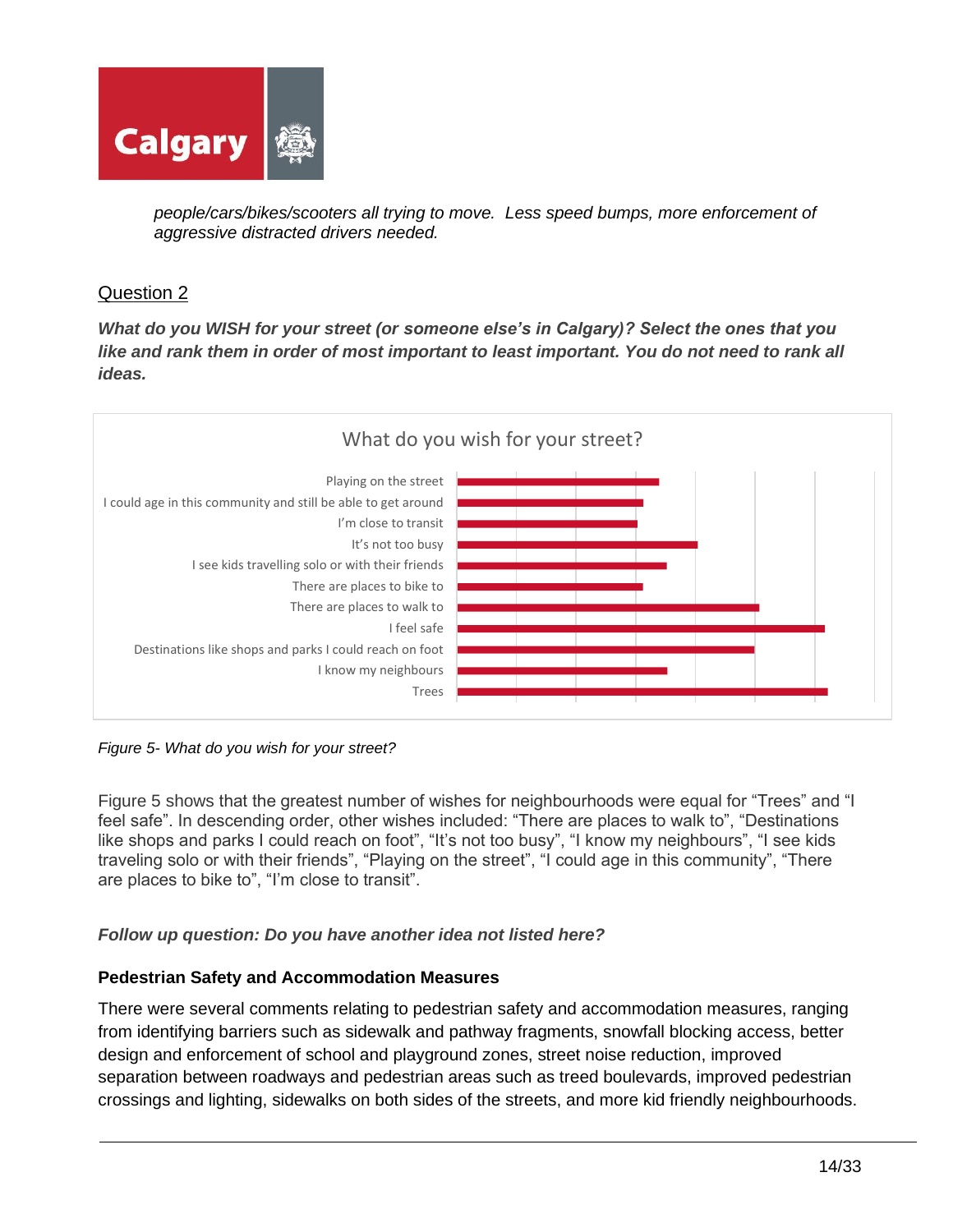

A few samples of exact comments are provided below:

- *students have ability to walk or bike to school - they don't now because of pathway fragments*
- *Plow all streets after a significant snow fall. Impossible to bike, walk or sometimes drive in many areas after a significant snow fall. If Winnipeg can do it so can Calgary.*
- *My son has a disability- our accessible sidewalks to the bus stop have no crosswalk lines or signs to prevent people from parking across them and blocking the accessible corners that are lowered. Accessible corners near city transit stops should have painted lines or cross walk signs to The help keep them clear.*
- *Actual sidewalks on my street would be nice as only place to walk is on the road*
- *Better accessibility. More thoughtful crosswalks and playground areas. Our Braeside school zone stops just before a terrible yield sign intersection that is dangerous to children especially in winter. Simply extending the zone a couple hundred more meters would make it safer if they cant justify another crosswalk so close to an existing one at the other end of the zone.*

## **Street Design**

This theme included specific concerns about locations in different parts of the city, including Hillhurst-Sunnyside, Mahogany, Copperfield, Springbank, University Heights and several others. These specific locations have been noted by the project team. In addition, more general comments pointed toward various traffic calming tools that contribute to safer streets and neighbourhood, while providing additional amenities for bringing neighbours together. A sample of comments is provided below:

- *Places to sit, or gather, planters, bioswales, mid-block crossings for blocks that are off alignment*
- *Narrow with less room for cars.*
- *Traffic calming is crucial to this. More streets within communities need to be traffic calmed. We need to prioritize pedestrians and bicycles and not cars*
- *The purpose of the street is not to move vehicles only and instead focused on citizens.*
- *Better street lights for pedestrians, traffic calming measures, people taking better care of sidewalks*

Other themes mentioned in this question (in descending order, from greatest number of comments touching on this topic to the least):

- Seeking improved traffic flows and improved street infrastructure
- General residential security and safety measures
- Improving access to local amenities, such as community centres, shopping centres, playgrounds and parks
- Valuing and wishing for more gathering spaces, open green spaces, trees and parks, wide sidewalks and dog parks
- Parking improvements or parking control measures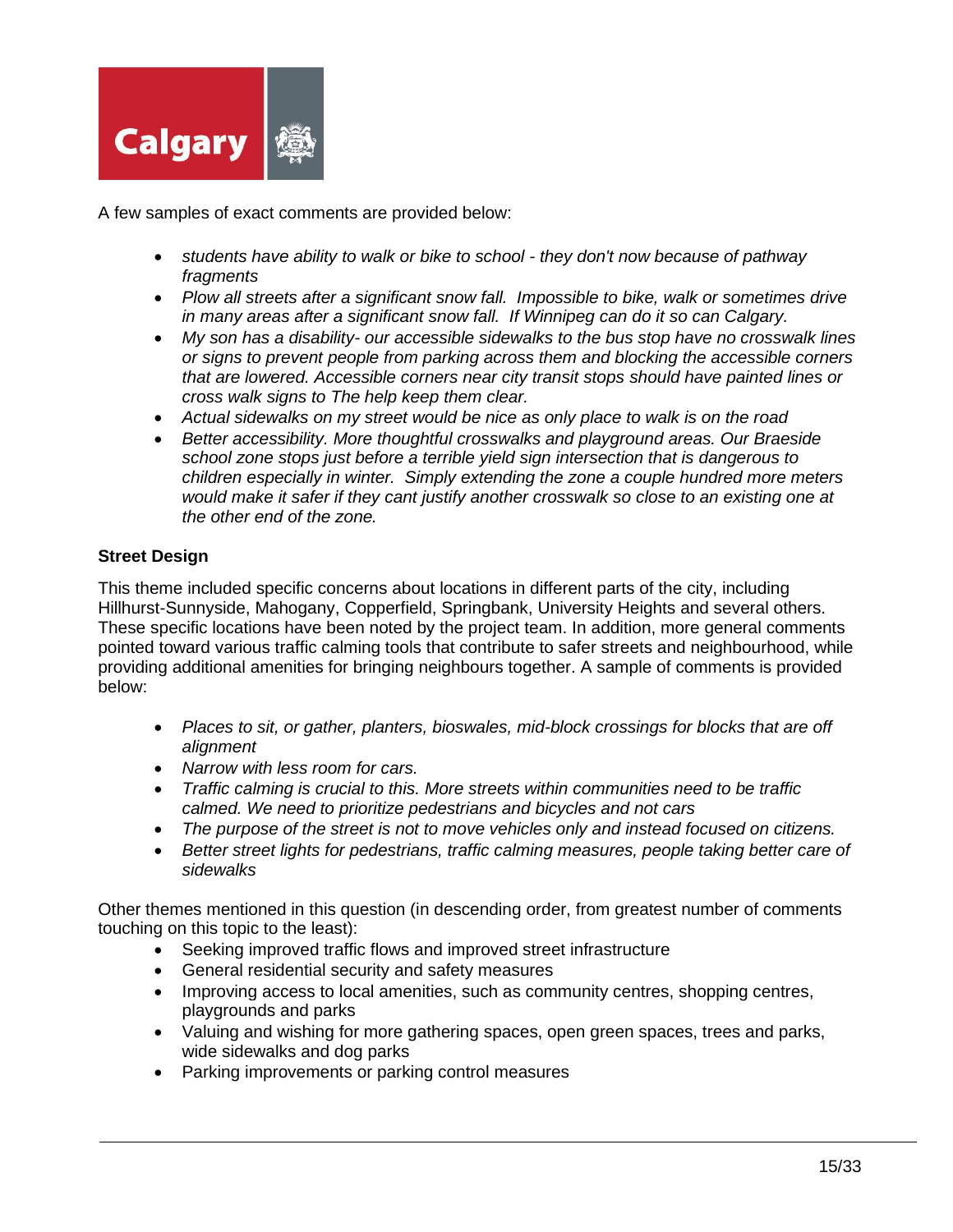

- Improved year-round residential upkeep and maintenance (e.g. snow removal, weed removal, road resurfacing)
- Status quo  $-$  no changes desired
- General cost of living and affordability concerns
- Seeking improved multi-residential infrastructure, a mix in development, urban densification.
- Public transit accessibility improvements
- Separate bike facilities
- Back lane maintenance and clearing
- Wild animal control

<span id="page-16-0"></span>*The City implemented solutions through a number of [pilot projects](https://www.calgary.ca/transportation/tp/projects/current-planning-projects/neighbourhood-streets/current-projects.html) throughout City. The infographic below (Figure 6) represents a collection of all of the elements that were implemented across the various pilot projects. Looking at the infographic below and the [descriptions](https://www.calgary.ca/transportation/tp/projects/current-planning-projects/neighbourhood-streets/neighbourhood-streets.html) of the elements, are there any solutions missing on your dream street?*



<span id="page-16-1"></span>*Figure 6- Neighbourhood solutions for Calgary*

There were some who appreciated the vision of the Neighbourhood Streets pilot policy and provided detailed suggestions on additional solutions for a 'dream street'. The greatest number of comments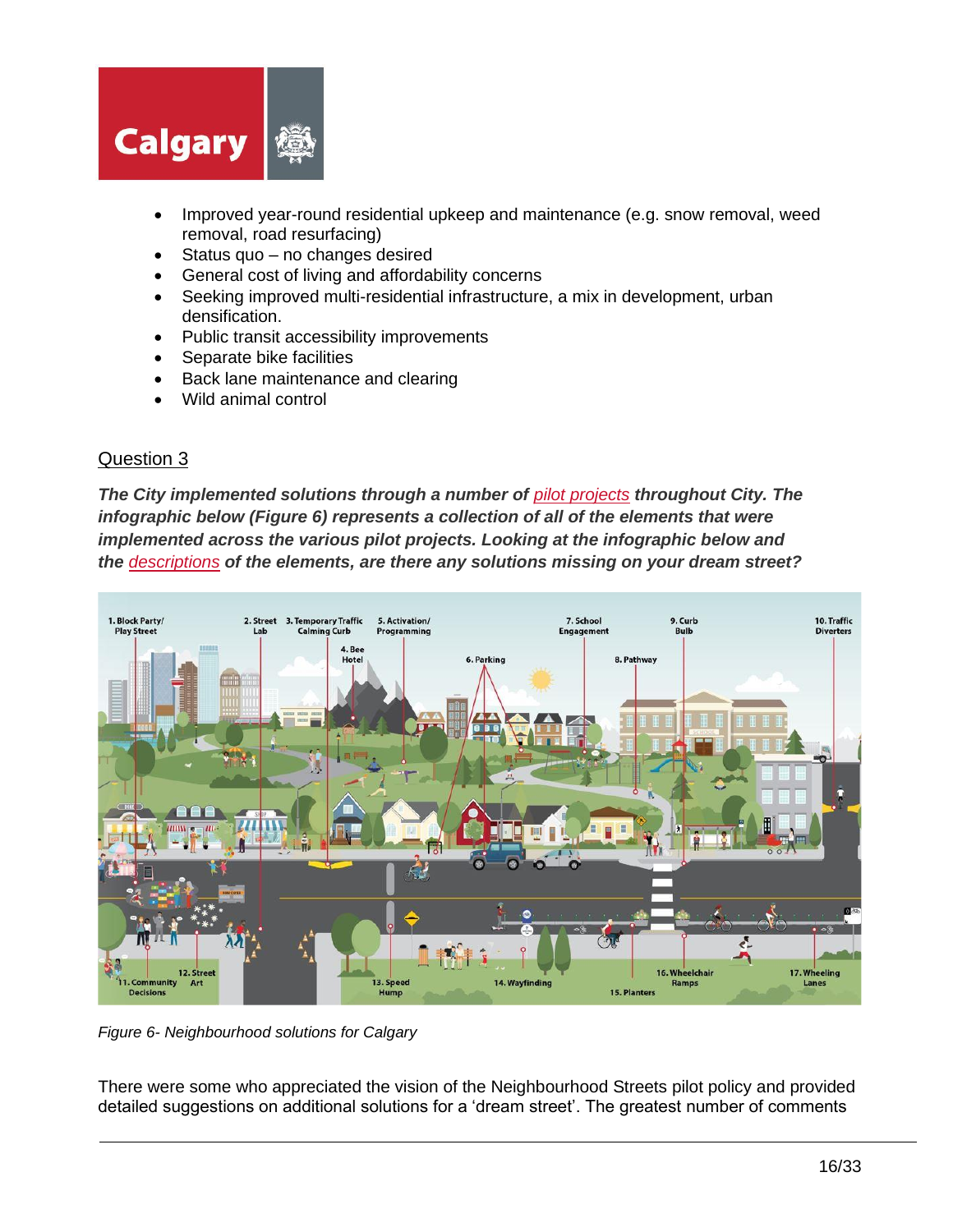

focused on **pedestrian safety** and **accommodation measures for different users**, and many focused on **sidewalk improvements**:

- *Side walks on all residential roads, better speed limit signs (bigger, more and better placement),*
- *Instead of lowering crosswalks to the level of the street and using wheelchair ramps, the street should be raised to the level of the sidewalk at crossings, and have visible markers (i.e. a different colour, different road material to match the sidewalk instead of the road). This maintains accessibility for wheelchair users, forces cars to actually slow down at crosswalks, makes cars much more aware of pedestrians, and makes it much safer for everyone.*
- *Sidewalks and curb cuts so wheelchairs can get around. No trees in the middle of sidewalks*
- *temporary barriers need to ensure the sidewalk is still accessible to people with mobility issues. Planters near separated bike lanes obscure visibility and can make it more dangerous for cyclists if they are not carefully placed.*

Others had specific concerns about some of the solutions on the infographic, noting **limitations in Calgary's climate and geography**:

- *I think the traffic calming curbs are dangerous and unnecessary. Someone seems to think that we don't get snow for 5 months of the year*
- *None of this matters if people can't get around in winter because of piles of snow especially blocking corner crossings.*
- *Shade trees, raised crosswalks, wider sidewalks & narrower streets, snow & ice management, drought tolerant landscaping, eliminating missing active transportation connections.*

A strong theme around **improving outdoor green spaces**, **sustainability** and **gathering spaces** was evident in the results. Some examples are provided below. Note that responses were quite comprehensive and touched on several related areas.

- *More emphasis on sustainability. There is still a lot of road. I would love to see a cost to parking. Sidewalk and bike lane snow removal prioritized especially around TODs.*
- *1. Flower beds and permaculture, plus pollinator areas along the roadsides and sidewalks. 2. More trees.*

*3. Better mix of housing types.* 

*4. Local scale retail, even if that's food trucks - maybe there could be a mini-grocery store food truck?* 

*5. Wayfinding in the parks as well.* 

*6. Functional art - not just a basic bench, but something that you can use as a picnic table + cool to look at.*

*7. Heated bus shelters.* 

- *8. Hanging baskets / flags / art on lampposts.*
- *9. PUBLIC WASHROOMS!*
- *I'd like to see even more greenscaping. As the summers continue to get hotter, trees and plants will be essential to cooling our streets and making our cities livable*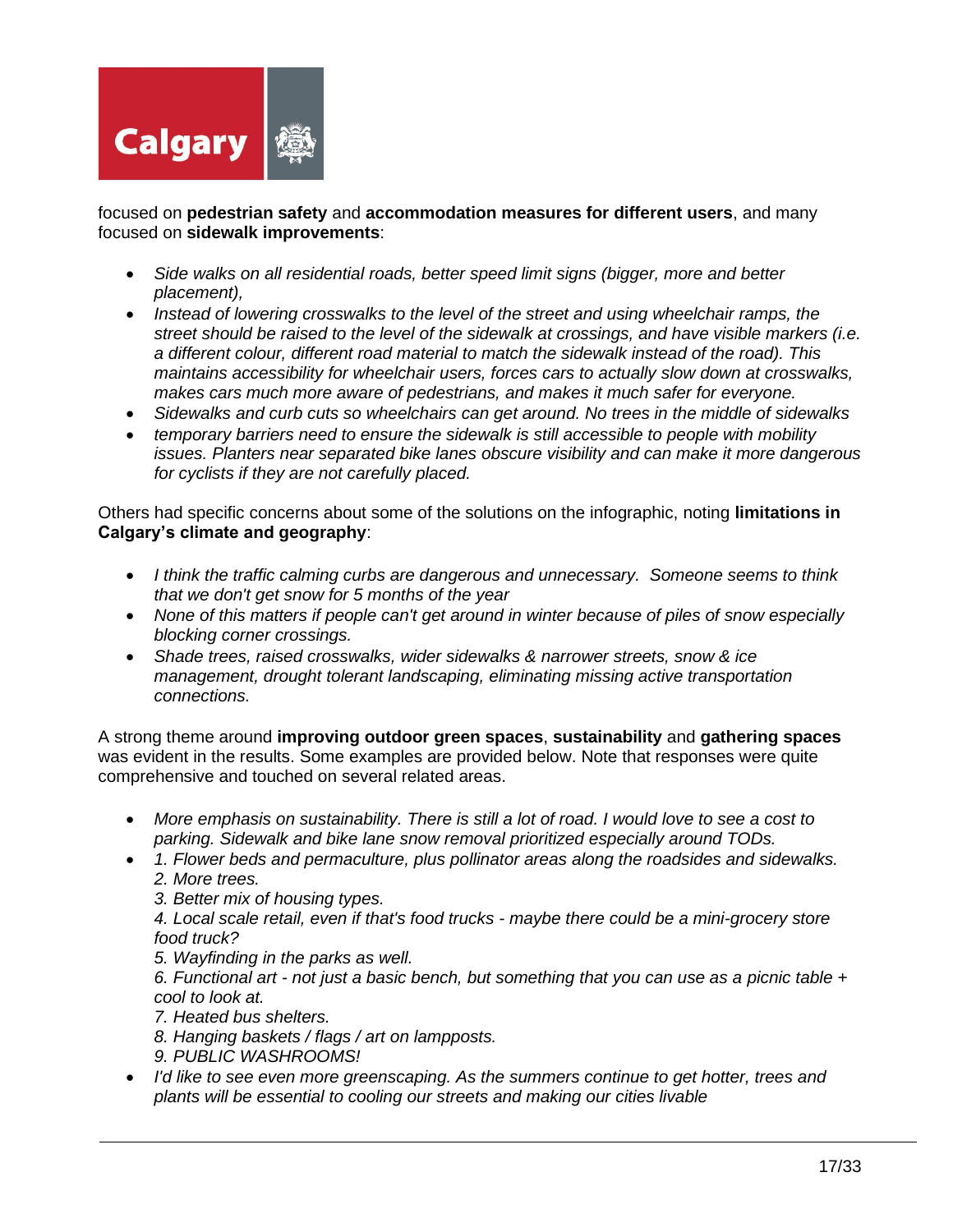

- *Is there any consideration for more trees and greenery that would be year round and not involve high maintenance. I am aware my Community Association works on keeping trees on the main roadway boulevard, but they seem to be replacing them every 2 - 3 years, so one does not get the canopy coverage.*
- *More trees, planters at entrance to the community. Better supportive bylaw enforcement on properties that are starting to be in disrepair. Provide information for support available if needed. Laneways not becoming storage areas for things people don't haul to the dump. Reduce the difficulty in having block parties so there are easier ways to do meet & greet with new neighbours. Knowing your neighbours reduces crime in the area as everyone watches out for everyone.*

Other themes that emerged for this question included:

- **Support for traffic calming** measures in general
- Ease of **traffic flow**
- Improved **cycling infrastructure**
- Support for encouraging **more bio-diversity initiatives**, such as community gardens, urban bee-keeping, more **access to water for recreational purposes**
- Interest in traffic calming being better **integrated with rain-water management**, drainage, flood prevention, and alternative power generation efforts
- **Improved public transit** infrastructure, such as Rapid Transit, **improved accessibility** and heated bus shelters
- **Widening sidewalks**
- Comments **supporting traffic calming** installations
- Comments **criticizing traffic calming** installations
- **Parking** improvements
- Improvement in **access to local amenities** (community centres, shopping centres, parks)
- Questions and challenges of **municipal planning processes**
- Suggestions for **improving the engagement and design process** for the Neighbourhood Streets Pilot Policy
- **Support for the Neighbourhood Streets Pilot Policy**
- Improvement in **gathering spaces, green spaces**, trees, parks, and dog parks
- General **residential security**, including stronger police presence and CCTV
- **Affordable housing improvements**, better **multi-residential infrastructure** and mixed use development
- Improved **outreach, engagement and communication** on the neighbourhood level
- Support for **art, culture and historic preservation**
- **Support for suburban development**
- Addressing **noise** concerns
- Desire to **maintain the status quo** no changes needed
- **Back lane maintenance** and clearing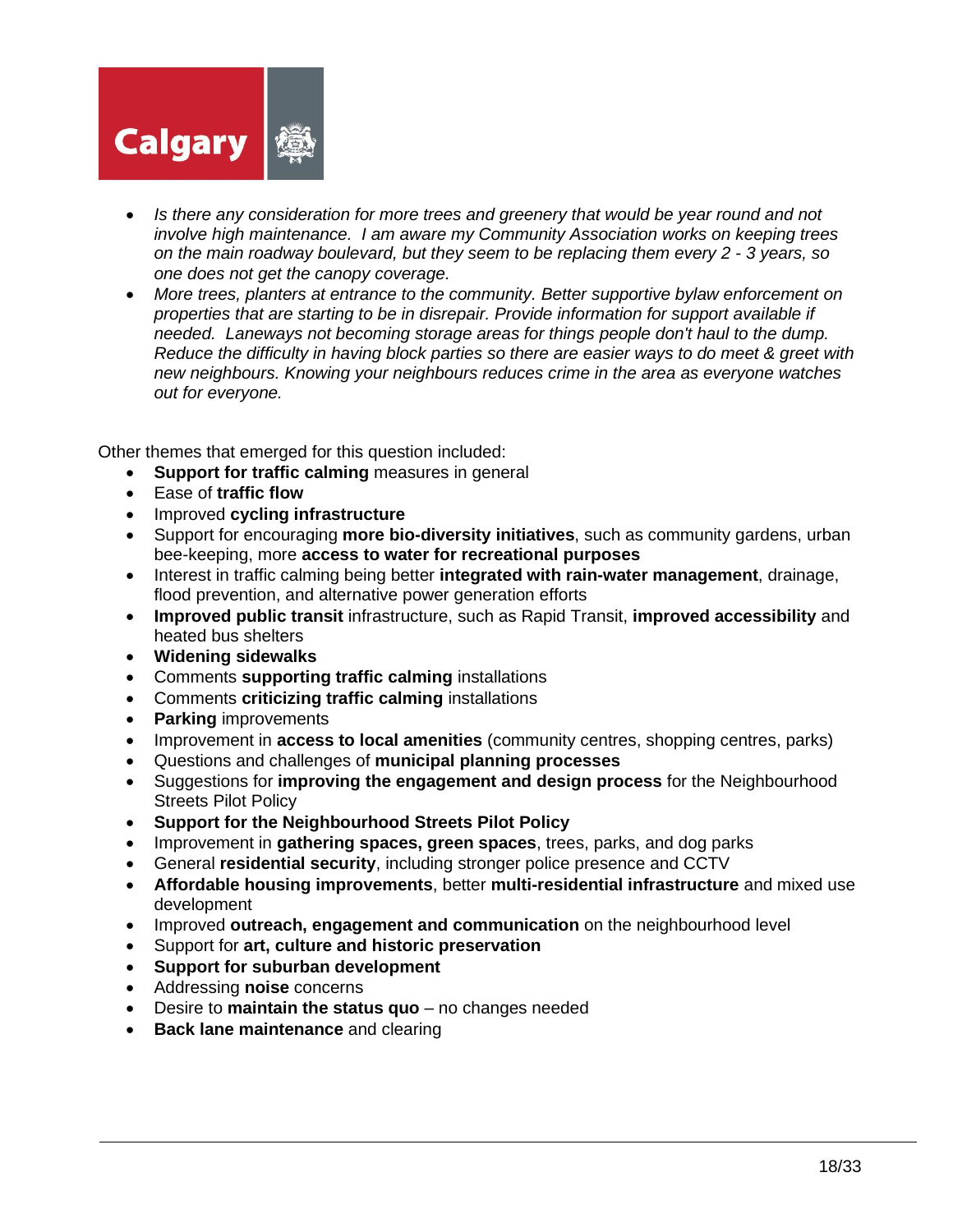

<span id="page-19-0"></span>*When it comes to enhancing streets, The City can support positive changes with new infrastructure (i.e., wheelchair ramps, traffic calming, bike lanes or bus shelters) and can also create opportunities for residents to become involved (i.e., host block parties, street art, boulevard gardens, etc.).*

*Does it make sense that a policy about great neighbourhood streets would include more than just traffic calming (and also include accessibility, safety, and community art)?*

## *Add your input.*

**Acceptance/support** for the current policy direction elicited the greatest number of responses. Respondents often added additional details on amenities that are important to them. Sample comments include:

- *Absolutely, I love the ice rinks across the Beltine neighborhood and the fountains next to playgrounds are a hit for children in summer*
- *Yes, it makes sense. It doesn't make sense to do it years after the community is filled up. Have the land developers make all these things while they are developing the land.*
- *yes. absolutely, but we need more options for getting around that make it easier to travel and interact with our communities, in a slower, but more convenient fashion. Parking stinks and we don't need more parking.*
- *Absolutely! Neighborhood streets are more than just about traffic and traffic flow. It's about inclusivity and safety for all. This includes creating community gathering events and projects to build relationships like community gardens and off-leash dog parks, safety measures for all pedestrians and children. I mean, parks are where children play but we need to consider the safety aspect of getting to and from the park. I would also love to see community gardens and a fenced-in dog park.*
- *Yes. Streets can bring out community. I think to have policy to enhance design to influence community building is important. Citizens need tools to geymt to know their neighbors.*
- *Of course. Adding more green elements and maintenance needs are way more important that just a few calming things*

**Accessibility, pedestrian safety,** and **inclusion** were the most common shared objectives for neighbourhood streets, even if other aspects of the Neighbourhood Streets Policy were not supported. Many respondents pointed out that this should be top priority. Some examples include:

- *Accessibility for sure. Many of the changes that would help folks using wheelchairs would also help able-bodied folks who are maybe using a stroller, wheeled grocery bags, etc. The focus should not be entirely on vehicle traffic.*
- *Yes, art safety and accessibility go hand in hand with traffic calming. If you don't create cozy, inviting, safe and easy to access streets people won't spend time in them.The more people who find the space enjoyable to be in the more likely it is it will have people. Higher amounts of people invite more people.*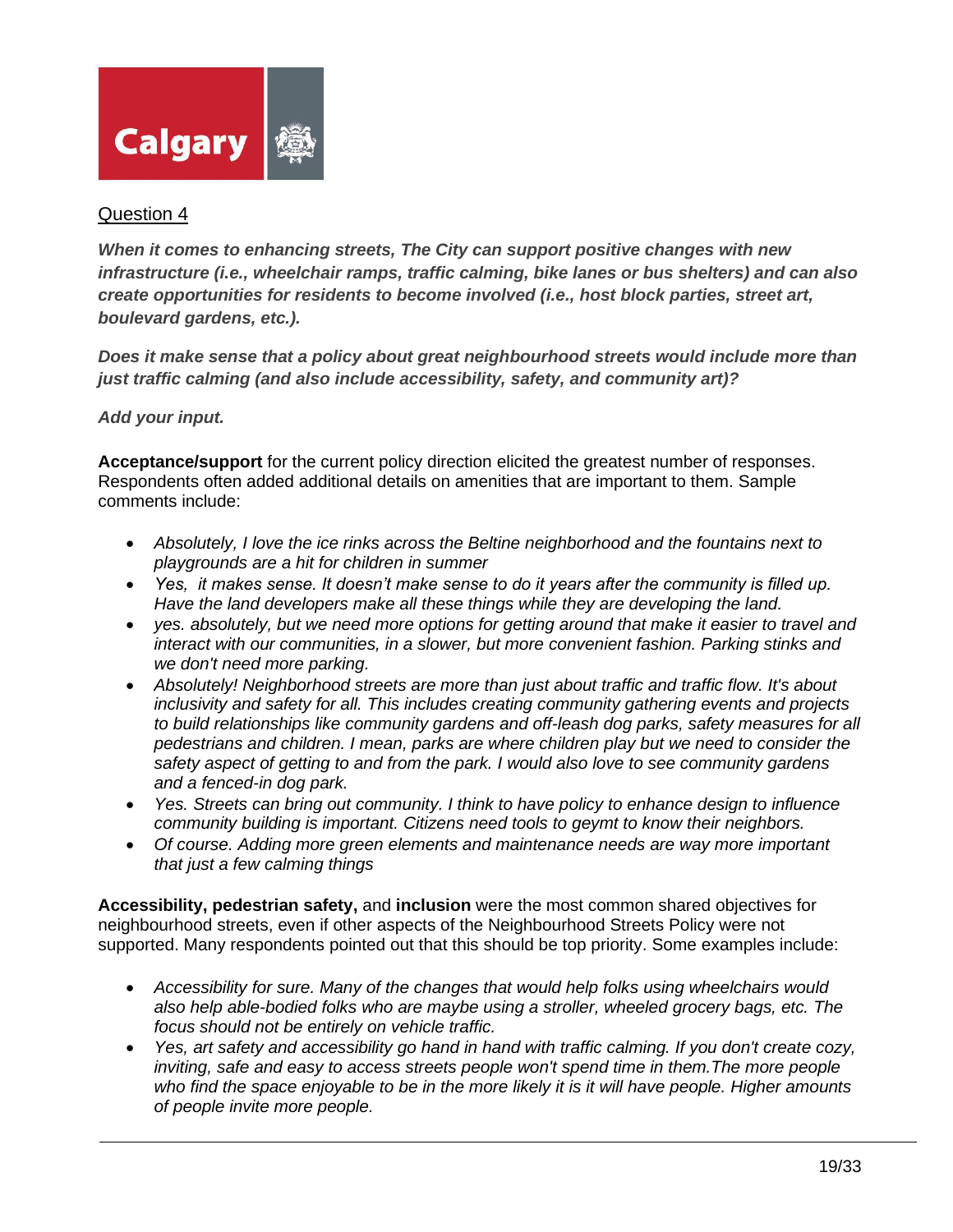

• *I am in favour of wheel chair ramps allowing those in wheel chairs to safely transition from sidewalk to crossing streets etc. We have enough bike lanes, there are better uses of our tax dollars. Traffic calming is hardly necessary; speed limit has been reduced.*

#### **Community engagement through event planning and outreach**

Many respondents were in support of expanding the scope of the neighbourhood streets policy to include other community uses, community engagement and community gatherings although there are varying levels of support for specific uses such as block parties. Sample comments:

- *Host block parties with greater ease Host outdoor gatherings with greater ease Design everything to be options IN SNOWY MONTHS Make public exercise equipment safe for all ages*
- *It makes sense to encourage block parties and neighborhood gatherings keeping in mind noise concerns. I do like the idea of community art. Also communities taking responsibility for picking up litter. Everyone can do their part. Maybe a competition each spring as to what neighborhood has collectively picked up the most litter?*
- *Great neighbourhood streets should be defined by the neighbourhood not the dictates of administration at City Hall. In other words the city should give money to communities to "do things and build stuff" and then get out of the way and let it happen.*
- *Yes but not block parties. They add an undue cost (and peer pressure/inconvenience) to those who cannot participate or do not want to.*
- *Parties and events should be along pathways and parks... linear parks paths for walking and wheeling.*

Other themes for responses to this question included (in descending order from greatest number of comments to least):

- **Governance process criticism**
- Emphasis on **design for cars** (against traffic calming)
- Wanting **separate bike accommodations** and safety
- **Art, culture, and historic preservation**
- Mixed use **green spaces, emphasizing trees, gardens and dog parks**
- General **residential safety and security measures** (such as improving police presence, reducing gun violence, having more CCTV)
- **Year-round residential street and pathway maintenance**
- **Public transit improvement**
- Build for **better walkability and access** to different facilities within neighbourhoods
- **Maintain status quo**/no further changes needed
- **Parking** access
- Addressing **noise concerns**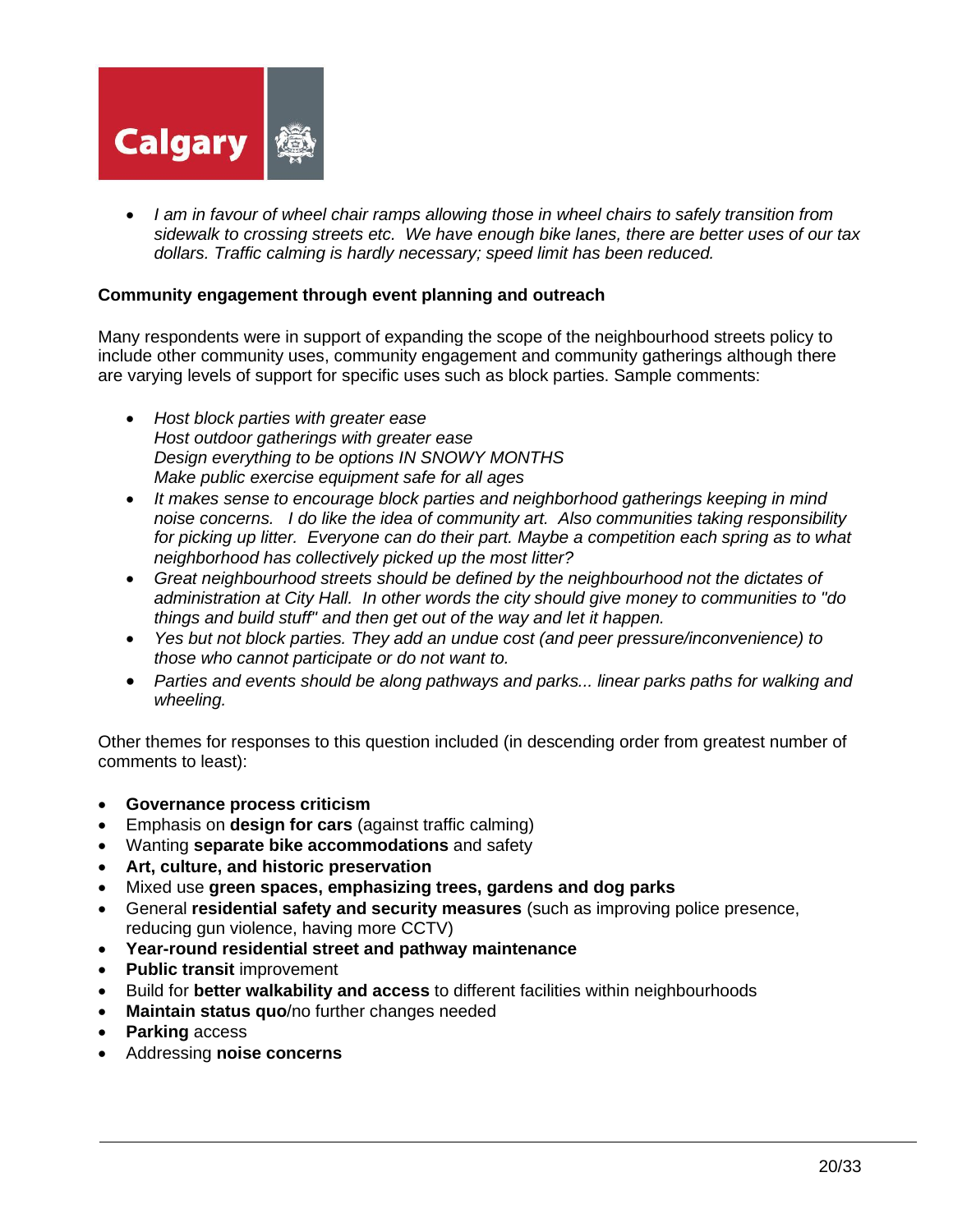

<span id="page-21-0"></span>*Community street decisions can be controversial. In your opinion, who should The City design for? Select all that apply.*



<span id="page-21-1"></span>*Figure 7- Who should The City design for?*

Figure 7 illustrates participant's responses. In descending order from highest to lowest, the responses were: People walking and wheeling, Kids, People driving, Seniors, Transit customers, Schools. 687 people responded to this question.

## *Follow up question: Other?*

Respondents were given the opportunity to suggest other guiding factors for how a street is designed. Responses are listed in descending order from greatest number of responses to least include:

- **Location-specific requests** from community residents
- Everyone / all community members / there should be a **balancing of different needs**
- **Cars** and improvement of traffic flow
- **Pedestrian safety**
- **Specific populations in the community**, including children, youth, persons with disabilities, parents with strollers, expecting mothers
- **Cyclist accommodations** and safety
- General support for **non-car centric urban design**
- Design based on **roadway designation** (e.g., collector roads, residential streets)
- Residential **street maintenance**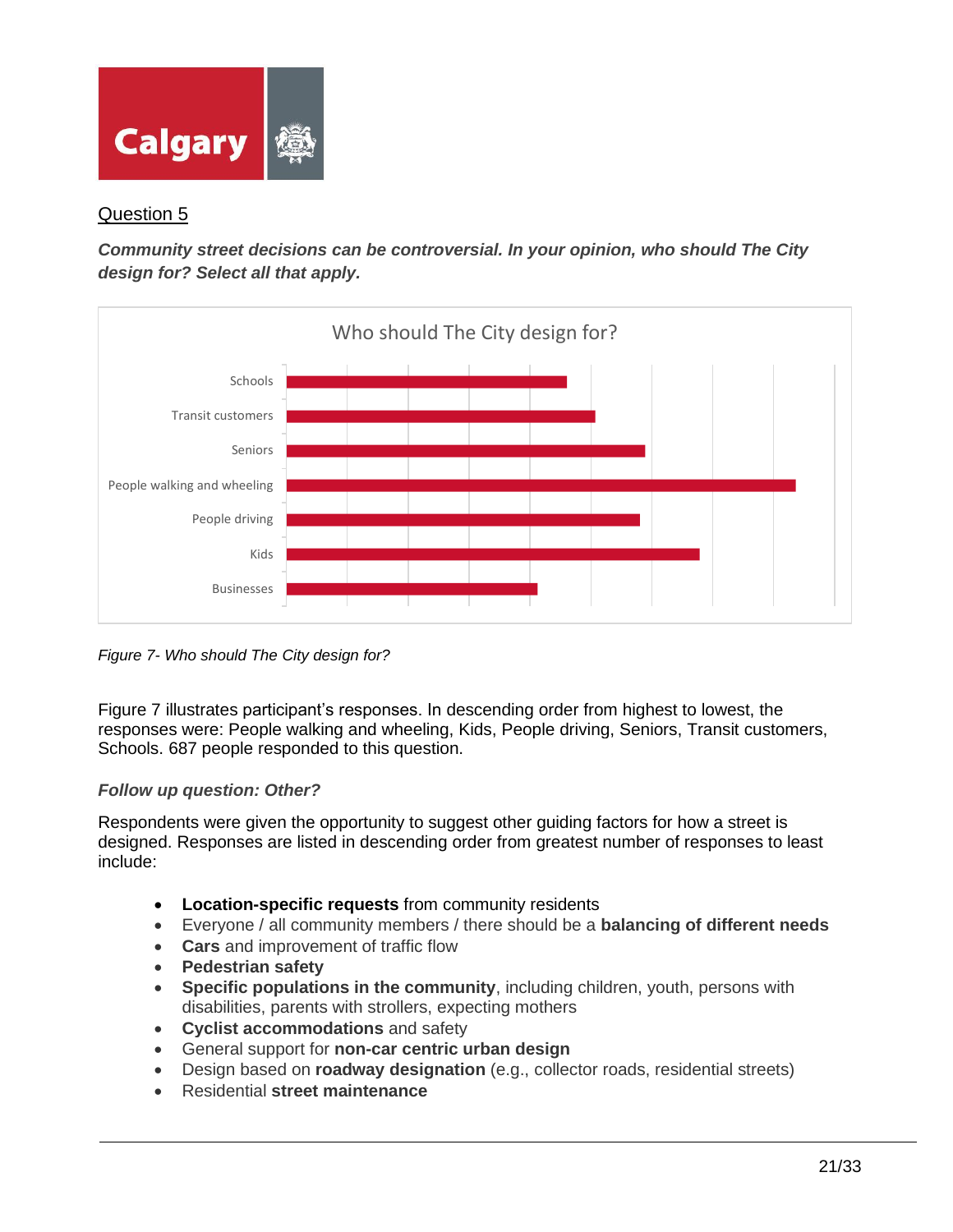

- **Improved business access**
- Urban **densification**
- **Parking** access
- **Nature and wildlife**
- Access for **emergency and city fleet vehicles**
- Community **activities and sports**

<span id="page-22-0"></span>

#### <span id="page-22-1"></span>*Figure 8- Who benefits from great neighbourhood streets?*

Figure 8 illustrates participant's responses. In descending order from highest to lowest, the responses were: People walking and wheeling, Kids, Seniors, Businesses, People driving, Transit customers, Schools (n=659).

#### *Follow up question: Other?*

In descending order, the responses were:

- Everyone
- Local and affected residents
- Vulnerable populations (including children, seniors, persons with mobility challenges)
- Criticism of this project/engagement process
- **Cyclists**
- **Businesses**
- **Drivers**
- Environment/wildlife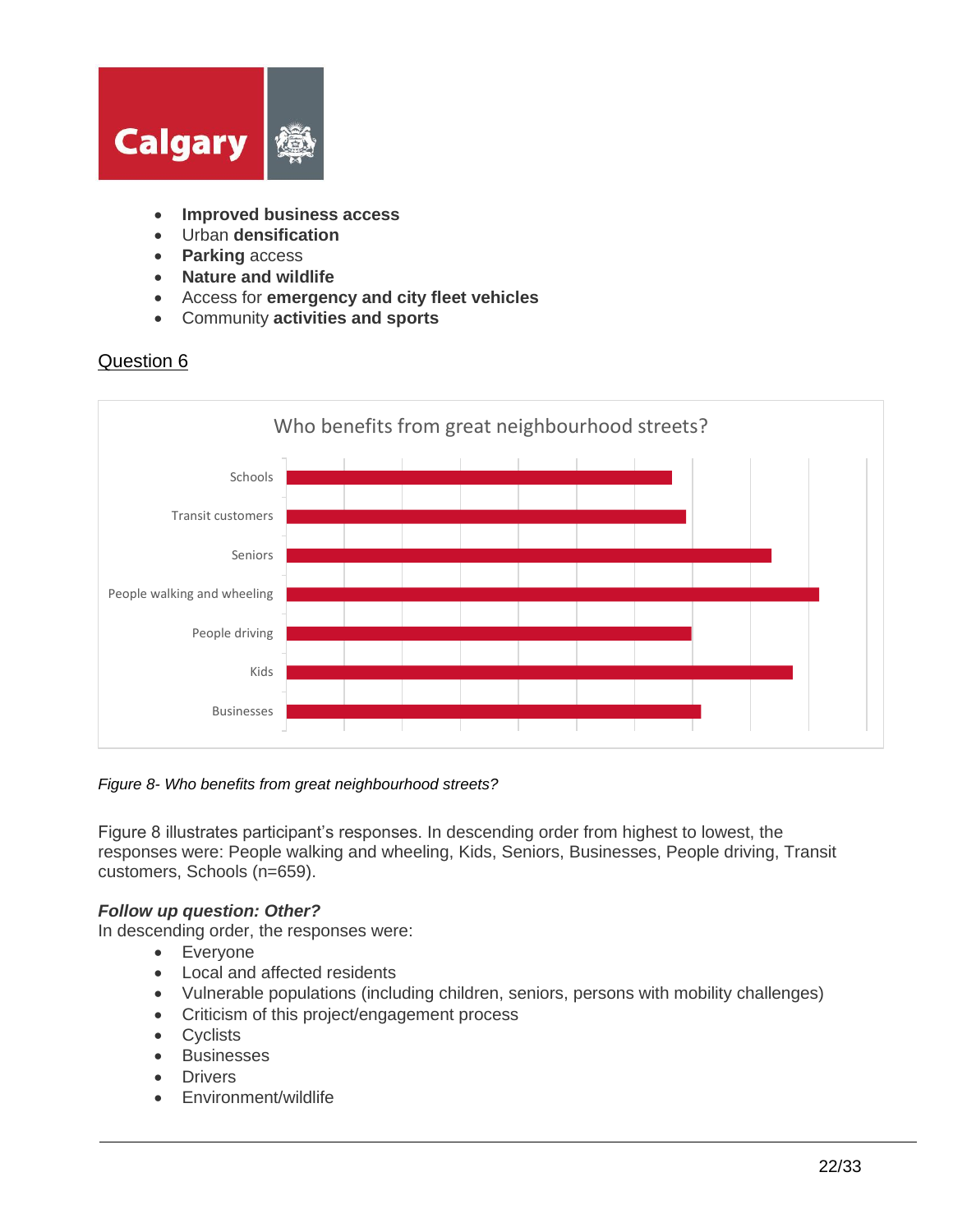

- Everyone except drivers
- No one
- More detail needed to respond
- Pets and pet owners

#### <span id="page-23-0"></span>*How can residents come together to make the best decisions for safe and comfortable and resilient communities?*

In descending order, from greatest number of responses to least, we heard:

- Through **city-led community engagement** and communications, including virtual events, focus groups, open houses, use of community newsletters, interactive participatory dialogue methods
- Better **coordination between different communities**, and including diverse voices in decision-making
- **Community associations** and planning groups
- Use various tools like **surveys, polls, municipal elections** and other research
- **Working directly with residents** to offer education, promote safety initiatives, and have more active engagement with city staff
- **Criticism of the engagement process**, including survey design and timing of engagement (before Christmas)
- Make **better use of community amenities**, public spaces and City of Calgary resources
- More effort needed to **listen to residents** and improve City processes
- **Follow case studies** and models from other communities
- **Advocate for traffic calming measures**
- Concern about **government-run initiatives without public input**
- Improvements to **transit**
- Improvements to **cycling**
- Not sure/needs more information

#### <span id="page-23-1"></span>Question 8

#### *If you had time to read the policy, do you have any feedback? Read the [full policy](https://calgary.ca/content/dam/www/transportation/tp/documents/planning/Neighbourhood%20Streets%20Policy.pdf) or the [two](https://www.calgary.ca/content/dam/www/engage/documents/neighbourhood-streets-pilot-policy/prototype-neighbourhood-streets-policy.pdf)  [page overview.](https://www.calgary.ca/content/dam/www/engage/documents/neighbourhood-streets-pilot-policy/prototype-neighbourhood-streets-policy.pdf)*

#### Some readers were **enthusiastic about the proposed policy**:

- *YES!!!!!!! I love that this policy is geared towards people and not cars. Kids, seniors, alternate modes of transportation all deserve consideration too.*
- *Everything is well articulated and would love to continue seeing growth in the areas listed.*
- *I support the policy as outlined on the two page overview*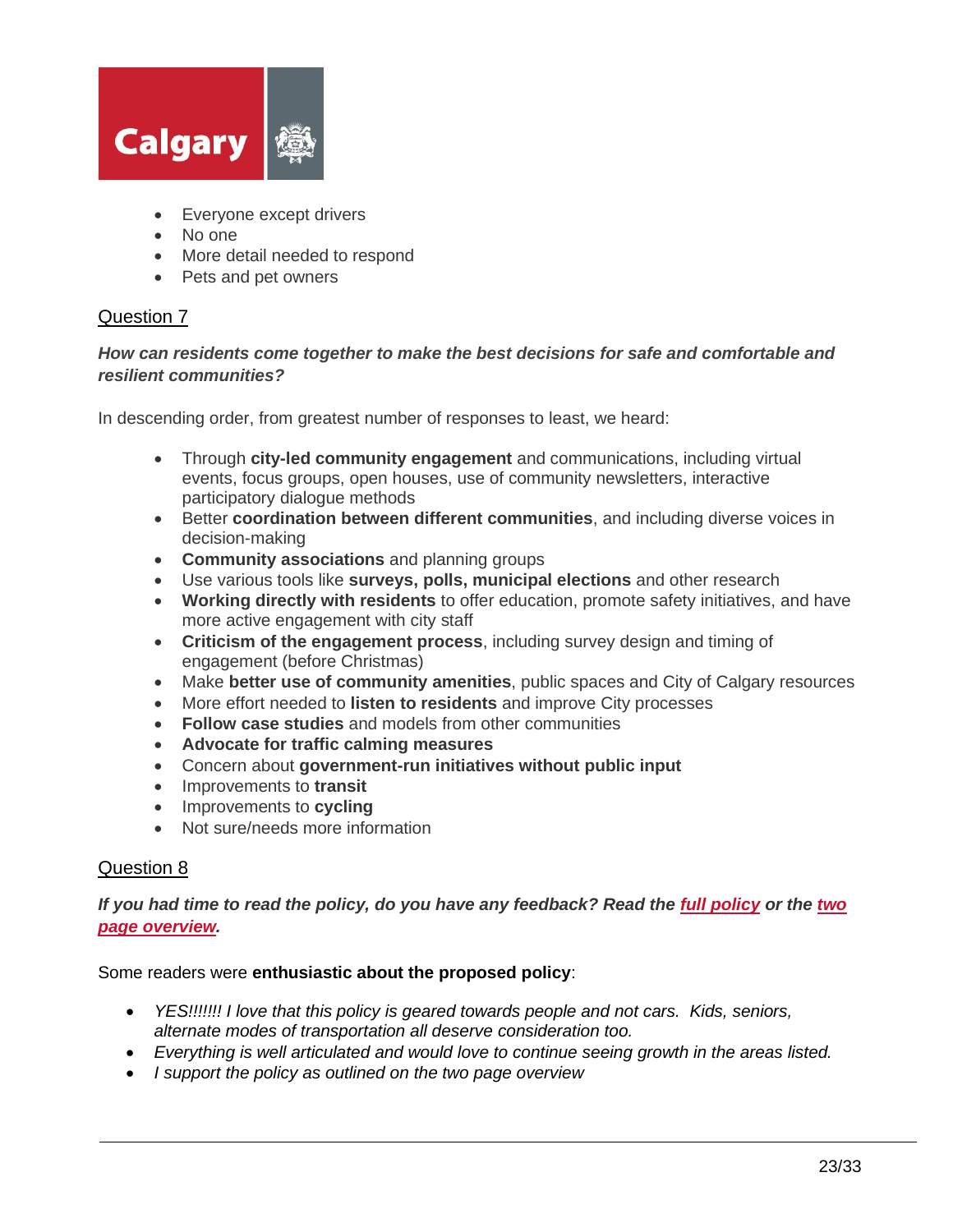

• *This is an amazing citizen centered approach - I strongly support the flexibility to evolving trends, innovation and analysis of many factors to be considered when making decisions.*

Others felt that the **ideas presented needed to be expanded** upon with more detail and metrics, and a clearer articulation of key terminology. Sample comments include:

• *"Timely responses from Administration that demonstrate a layering of expertise and triage of problems with solutions"; does this mean timely responses as in action, or just as in communication? The word "coordinated" re: a response to resident requests seems to be missing. It's super irritating being passed from one department to another to get stuff done. Are the inclusive engagements \*in\* the communities? What is "GBA+"? It's not in the glossary.*

Some identified gaps and offered **specific suggestions for improvement**:

- *The policy is great but there should also be something more about aging in place or at least ones own community. It would be wonderful if there were more inner city retirement communities to keep families together, facilitated an appreciation for seniors at large and to add security for families and individuals as we all age that there will be a vital place for us. In my community of Banff Trail a seniors facility is trying to be built in 24th street. I wish my mom could have been closer.*
- *Yes, I have read both. Both are very out of touch and biased towards a minority of Calgarians and a minority of communities. Why does this policy reflect communities where the majority of Calgarians currently live and prefer to live (outlying communities). These are the majority and provide the majority of taxes to fund this initiatives. These policies should reflect their wishes.*
- *I see that there are resident intake/engagement initiatives planned. I encourage conducting these initiatives with an openness to change -- such as changing/expanding the toolkits (p. 8+) and the beneficiary personas (p. 4) as necessary to provide true representation. (As an example, wheelchair users need more than just well designed curbs to get around, and I don't see people with other types of disabilities represented.)*

Common themes (in descending order, from greatest number of comments to least) included:

- Specific suggestions on **improvements**
- **Pedestrian safety** and accommodation measures
- Supporting **traffic calming** initiatives
- Being **against traffic calming** initiatives
- Year-round **residential upkeep** and maintenance
- **Emphasizing traffic flow efficiency**, such as improved street and traffic infrastructure, improving traffic light synchronization
- Need for **adequate community engagement**
- Concerns about the **process for developing this policy**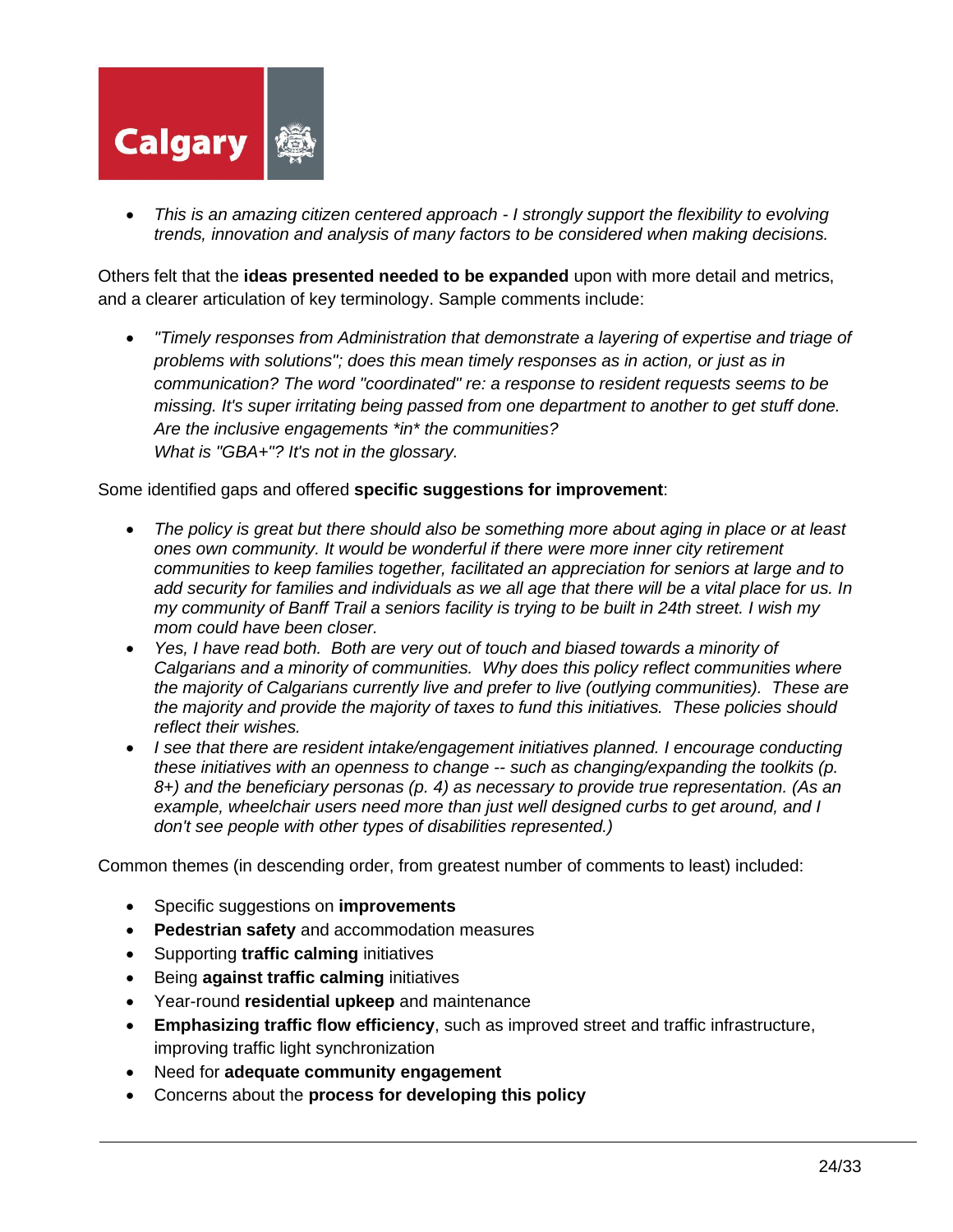

- Desiring more **mixed use green spaces**
- Need **more information**
- Wanting more emphasis on **trees, parks, wide sidewalks and dog parks**
- Indifferent and doesn't apply
- Prioritizing **access to local businesses**
- **Improvement to cycling** infrastructure and safety
- Addressing **noise** concerns
- **Public transportation** improvements
- General **residential security** concerns
- **Inclusivity** of all modes of transportation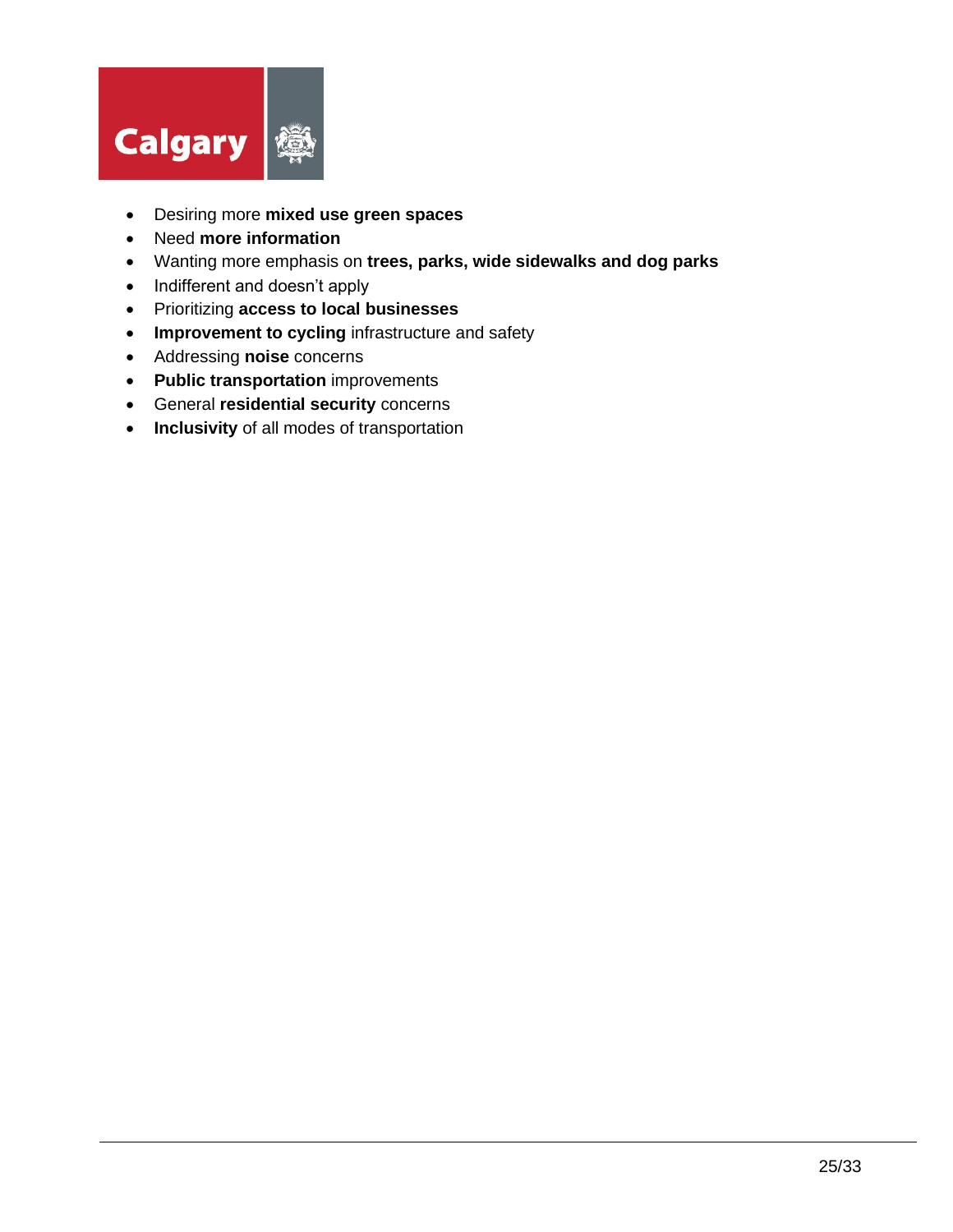

<span id="page-26-0"></span>*To help shape our priorities going forward, please select the top 5 comments which are most important to you.*



<span id="page-26-1"></span>*Figure 9- Shaping City priorities for neighbourhood streets*

The responses in Figure 9 show the greatest preference for these statements: "When neighbourhood streets work well, they help strengthen community: neighbours connect and look after one another" and "It's important to me that kids have the opportunity to walk safely to school". The next statement was "I enjoy seeing murals, little libraries, boulevard gardens or other small improvements along neighbourhood streets". In descending order, the remaining statements were:

- "The City should fix safety issues, without much engagement, if they are known problem spots"
- "The City should invest in enhancing neighbourhood streets"
- "Communities need to come together to make the best decisions for great neighbourhood streets", "Investment in Calgary streets should be equitable"
- "I enjoy spending time in my front yard"
- "Block parties and events help change the way people feel about and move on streets"
- "If people slowed down, The City wouldn't have to invest in changing neighbourhood streets"
- "I would walk more if I knew routes in my community or in other communities in Calgary"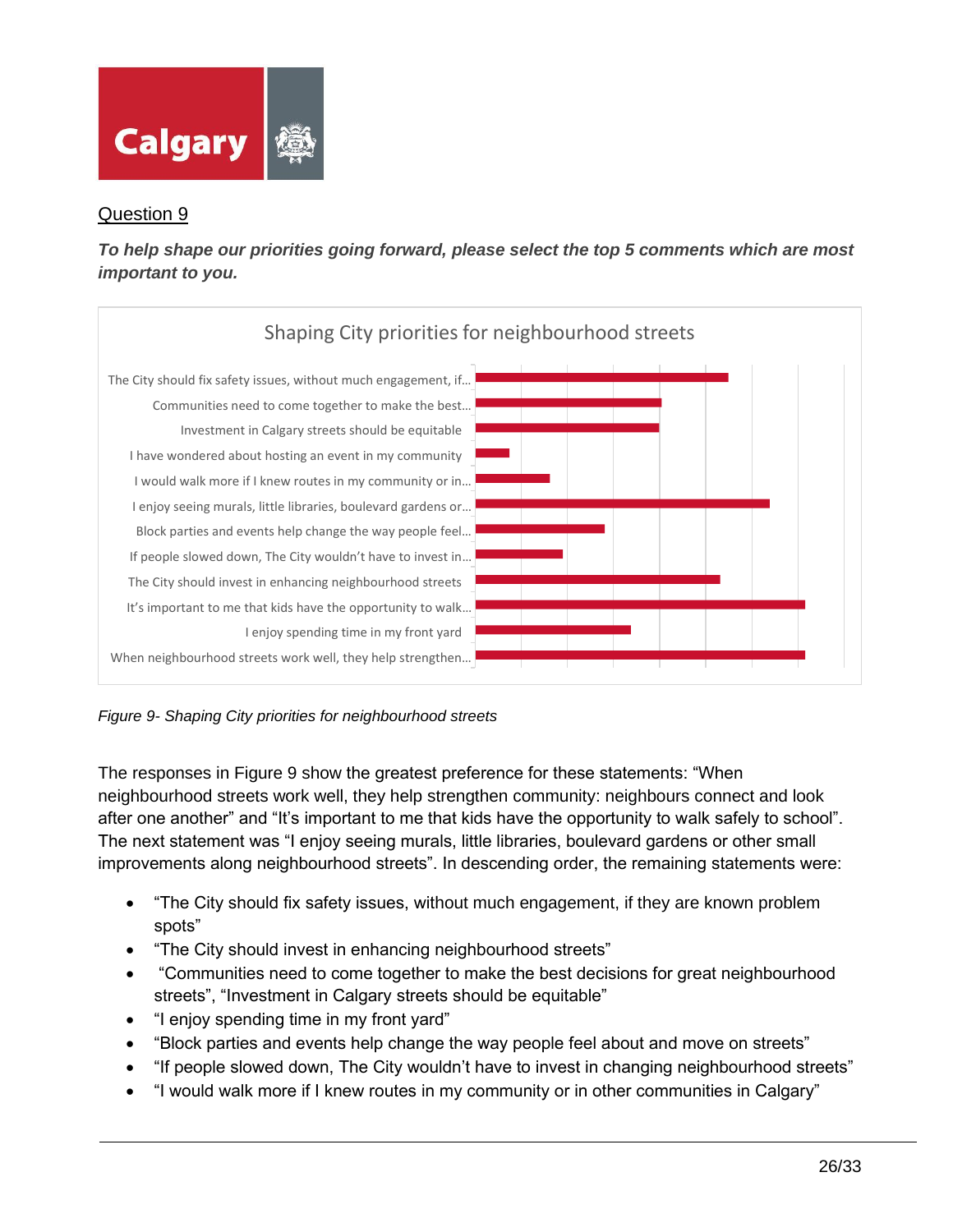

• "I have wondered about hosting an event in my community".

Additional comments pointed at the following themes (in descending order from greatest number of comments to least):

- General **appreciation/approval of the policy**
- **Criticism of policy direction** or engagement process
- **Pedestrian safety** and **accommodation measures** (including accommodating children, seniors, wheelchair users, people with mobility challenges, as well as improvements to lighting and pathway evenness)
- Interest in **improving or maintaining traffic flow** and street maintenance
- Need for **more information**
- **Not supporting traffic calming** initiatives
- **Supporting traffic calming** initiatives
- Year-round **residential upkeep** and maintenance
- **Improvement to community engagement**, working with Community Associations and other groups
- **Cyclist accommodations** and safety
- Addressing **residential security** concerns
- Ensuring there is **local business access**
- Focus on creating streets where **people are first, not cars**
- **Public infrastructure improvements** (better transit, heated bus shelters)
- Addressing **noise** concerns
- Ensuring there is **access for fleet and emergency vehicles**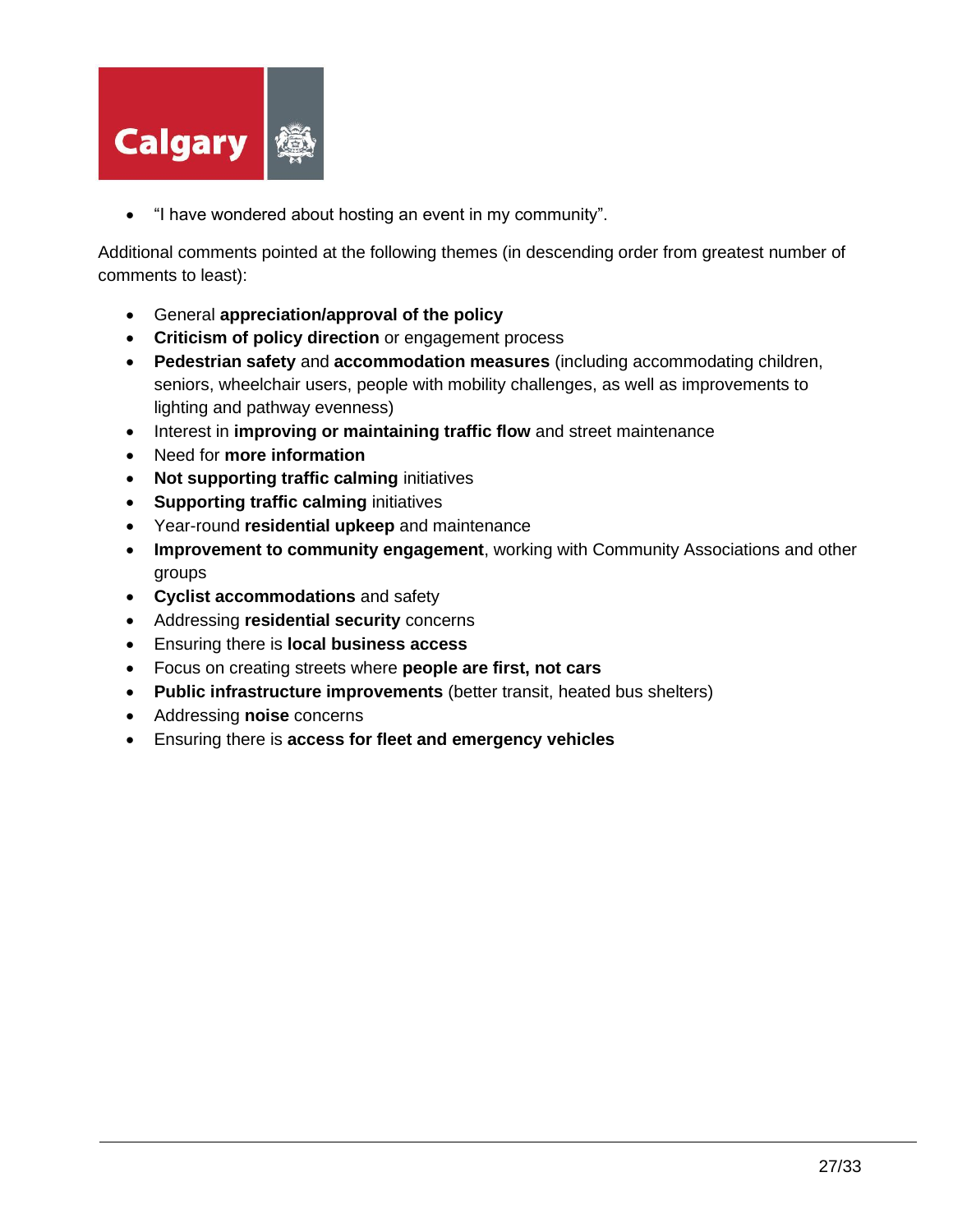

<span id="page-28-0"></span>*How should The City choose communities to work in? Rank these in order of how you think The City should prioritize communities to implement traffic calming measures.*



<span id="page-28-1"></span>*Figure 10- Prioritizing Communities*

Figure 10 shows responses in descending order:

- Some communities lack sidewalk and pathway connections: prioritize communities where these gaps exist
- Design practices change over time: revisit streets that may be unsafe or feel unsafe
- Not everyone is able to drive: choose communities based on need and equity
- Some roadways need design changes to lower speed limits and improve safety: prioritize these streets
- It can be efficient to redesign roads as part of regular maintenance: prioritize these streets
- Some communities want to get involved and add community art to streets: prioritize these streets.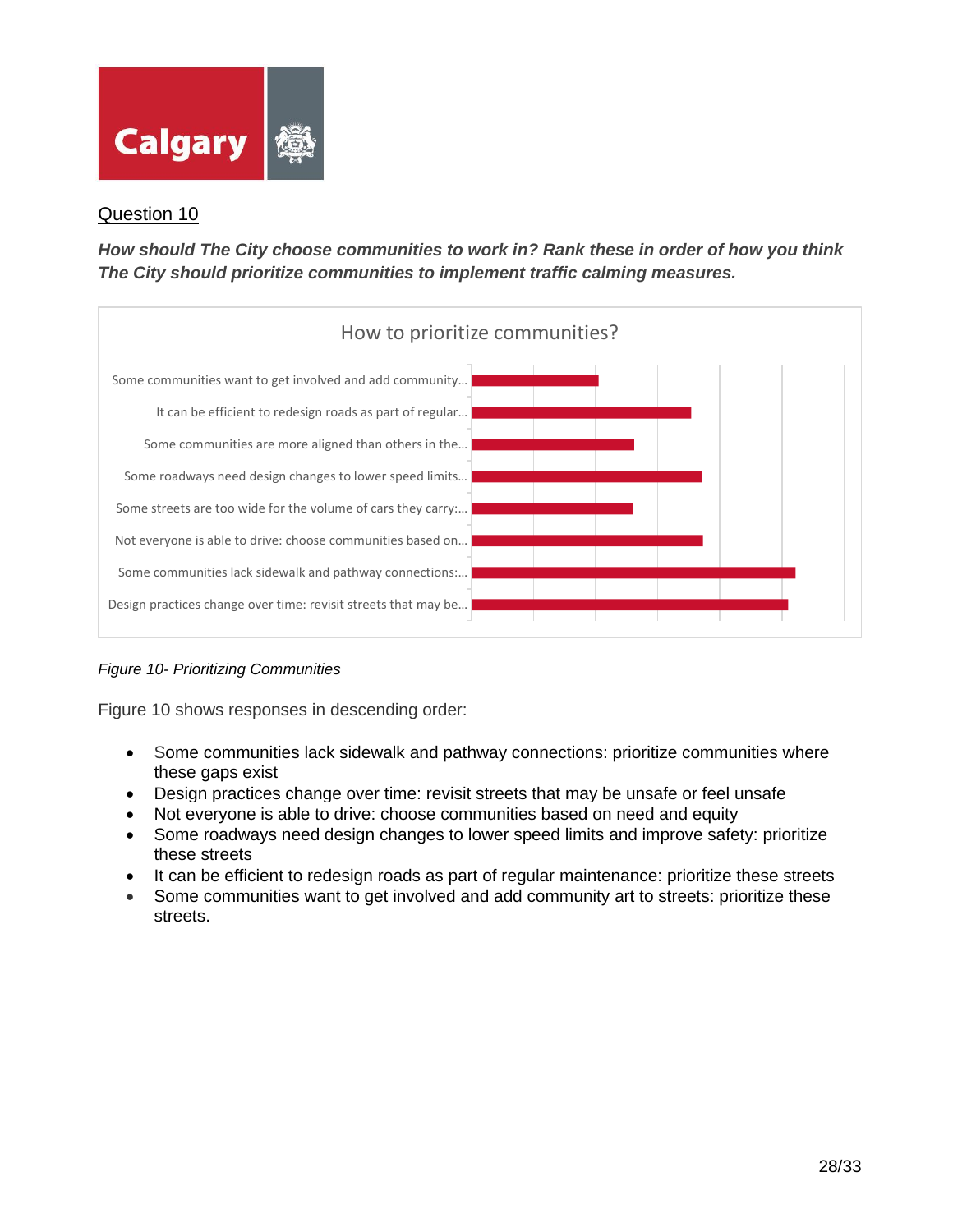

#### <span id="page-29-0"></span>*Please tell us more about yourself.*

Demographic results show participation results from 716 respondents (16 people skipped this question).

| <b>Answer choices</b>  | <b>Percent</b> | Count |
|------------------------|----------------|-------|
| <b>Adult Calgarian</b> | 95.25          | 682   |
| Student                | 2.79           | 20    |
| Teacher                | 1.12           |       |
| Other                  | 0.84           |       |

## <span id="page-29-1"></span>Process/Governance Concerns

Many themes repeated throughout the various questions of this engagement process. Respondents seemed to be concerned about the following main issues. Comments that are *italicized* show exact wording of responses.

- 1. **Cost and budget** concerns wondering about the need for this project when there may be other more pressing priorities
	- *Right know with the COVID Pandemic and Unemployment rate our City Municipal Government have to tighten the spending belt. This is the wrong time to spend money on this. Calgarains who pay property taxes need a tax break. There are many people out there who would think this is a great Idea but do they pay the bills.*
	- *Stop wasting money on this idea.*
- 2. Concerns about the **engagement process**, including:
	- a. User issues with the online engagement platform
	- b. Commenting that some questions are phrased in a way that may seem leading
		- *More transparency from city hall, for a start. There are so many closed, incamera meetings and mystery committees, we don't even know what we are making "best decisions" about. Also, WAY less paternal certainty and value preaching from councilmembers. Act like taxpayers are adults and know what works and how to live even if their vision doesn't match yours. You preach diversity, but it doesn't apply to values or views. Web surveys that ask real, objective questions would help as well.*
	- c. Wondering whether their comments would be taken into consideration during the decision-making process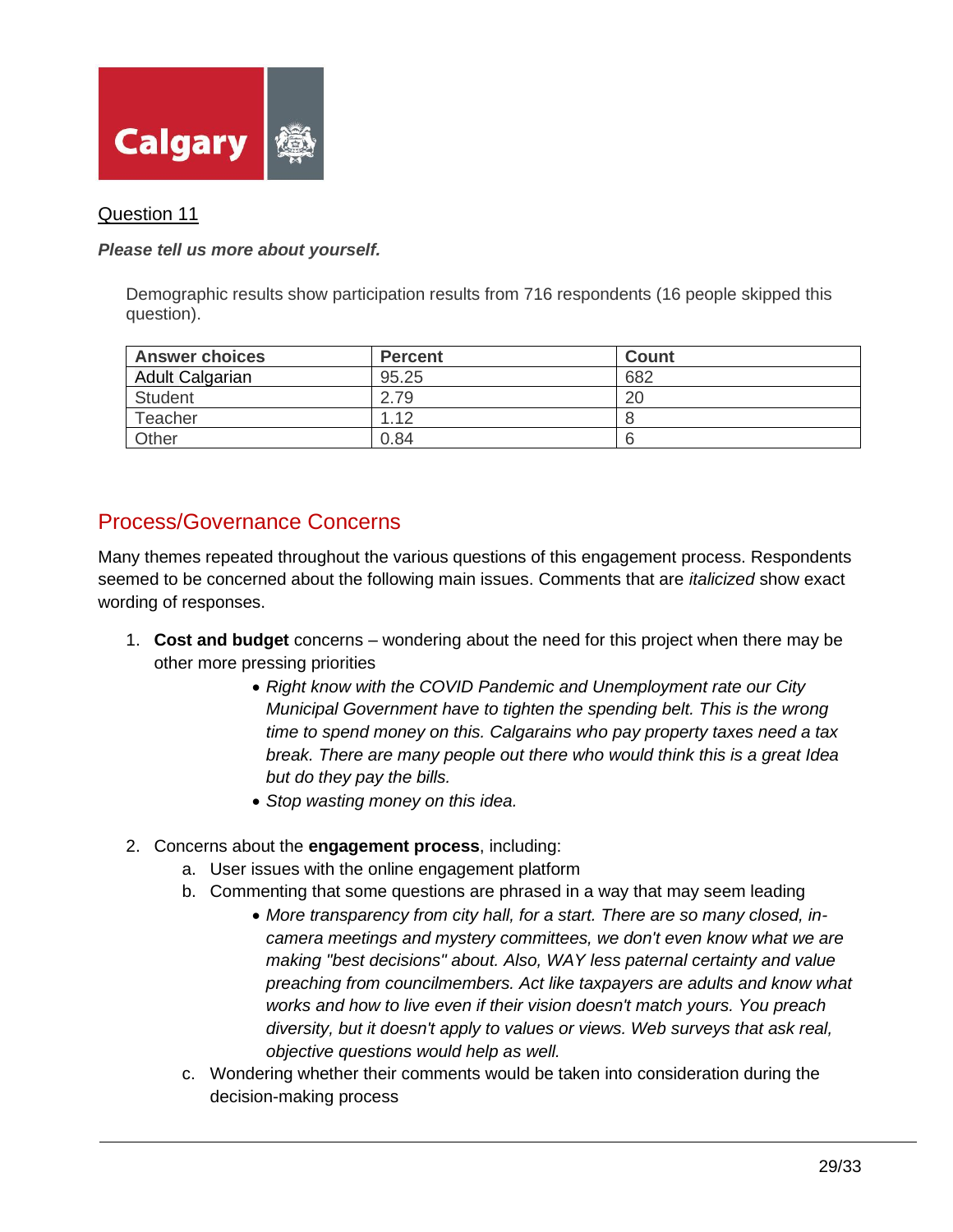

- *We can't, as residents/citizens we feel we have no control on decisions as the City gets the say at the end regardless of all input/suggestions.*
- *d.* Concern about negative backlash from people who want to retain the status quo, preventing progressive changes
	- *Stop listening to the NIMBY car obsessed financially comfortable people and focus on those who actually benefit from the services.*
- 3. Believing that **The City of Calgary does not have a role in determining uses for neighbourhood stree**ts – that this is government overreach.
	- *No. Most current neighborhood designs are not amenable to social engineering making such efforts not worth the cost. Plans have to be realistic, not utopian.*
	- *The city has no responsibility for either item in my community. Trees were planted by the developer and I make the effort to know my neighbours. You have done NOTHING in my community, except take away — bus service, etc. but then, I don't live in the inner city so we know we're not a priority or consideration to the city at all.*

# <span id="page-30-0"></span>**Kids Only Zone**

Due to the small number of responses, they are provided below verbatim.

Children had these hopes for their neighbourhood streets:

- Better street **safety**
- Better **front yards**
- More walking destinations
- Make sure neighbourhoods *feel* **safe**
- Be more **like other major cities** (i.e., New York, Paris)
- **More green spaces** and recreational facilities
- **Accessibility**
- More **art made by kids**
- **Speeding lottery to collect funds** for neighbourhood improvements
- **Fewer buses**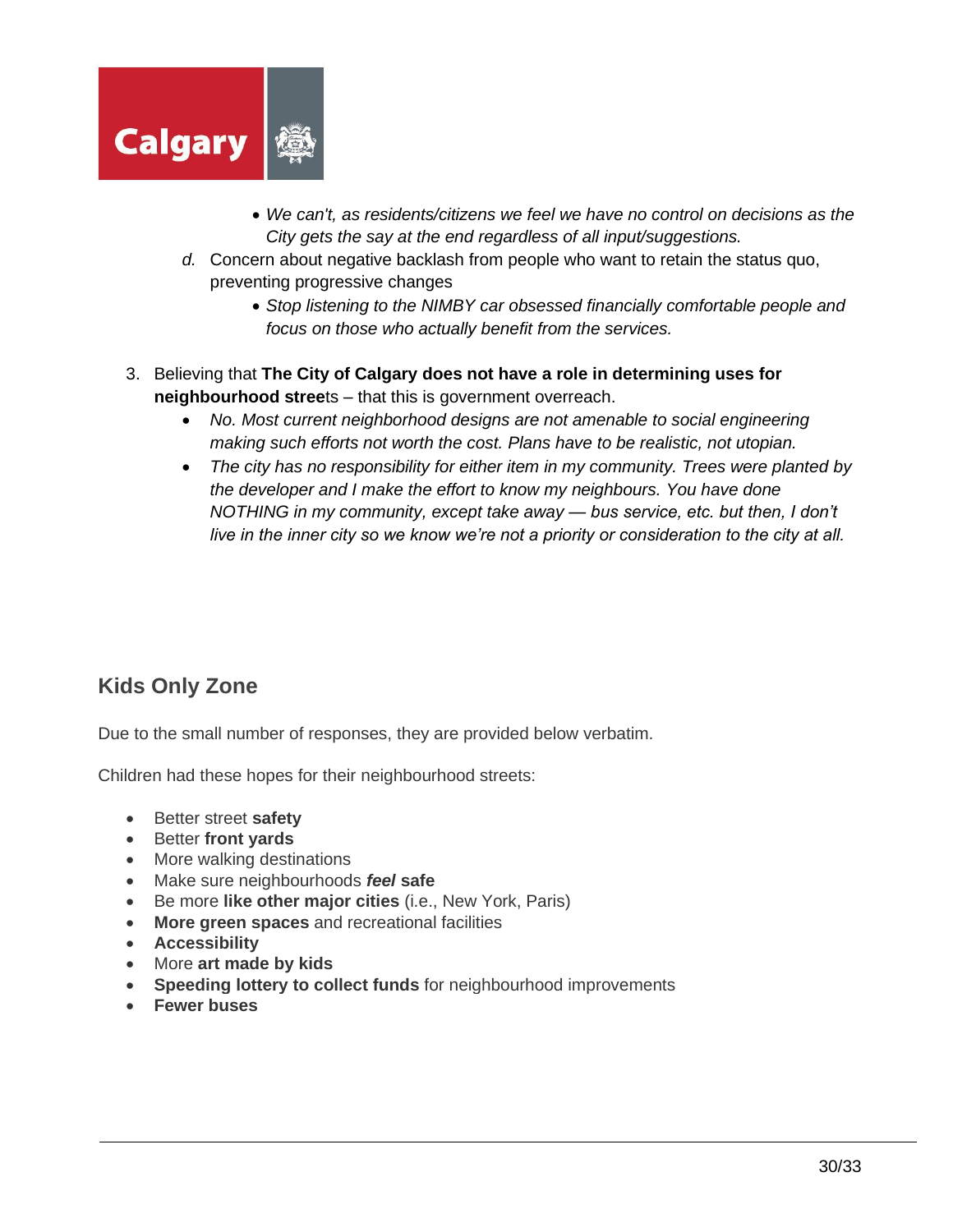

# <span id="page-31-0"></span>Kids Zone Question 1

#### *If you could tell adults your hopes for neighbourhood streets, what would you share?*

#### That they be safe.

i would like to tell people to drive slower and to make sure to watch out for kids. especially the little ones they dont look to cross the road.

and i like the paintings on some of the electric boxes. it makes me happy to see nice pictures.

Hi my name is [personal info removed]. I think that some houses have smaller front yards than others in my neighborhood, and I think this is unfair to the people who live in those houses. I think that when building new houses, that fact should be considered, because I think that front yards should be there to be decorated.

I want more walking places.

I won't the city to make neighborhoods FEEL more not make feel because sometimes I know that I won't get in some trouble involving me missing but something my neighborhood lacks is the feeling of safety because I usually have the urge to run as fast as I can to my house when I'm coming home from school because it is discomforting to walk in my own neighborhood even though I know I won't die and the only time I stop to walk is when I get tired or if there is another person around.

Please get more out door hockey rinks and soccer fields

I would like Calgary to be more busy and look more like New York or Paris. I'm not saying I don't like Calgary, I think it's great it's just that looking at other city's around the world Calgary is not as nice. I want more people to see Calgary and to see it's potential but not many people are going wanna live here when it looks like this. I am very aware that Calgary will never look as pretty as some of the major city's but I think we could still try.

More parks and green spaces for recreation. More Community buildings for people to meet the people that live in there neighbourhood. By doing this it will provide a opportunity for people to connect and get to know their neighbor which will bring a sense of security and community to let kids, parents and adults feel safe whenever they are walking, driving, biking in their community.

That I hope neighbourhood streets can all have something that is prior to a certain street.

I would most likely say that I want a nice street, not too busy and everyone feels safe if walking or going somewhere in the neighbourhood.

I would share that I want more art.I don't want art that is pretty.I want kids to make the art.I also want more greenery.We have a playground in my neighborhood and recent.y they took out all the trees for "MORE" space as they say for kids to play.I don't feel like that is right.I also think that we need maybe a our playground to be bigger.

I would say that it's important for neighbourhoods to have rooms for people to grow and live with green spaces and park.

I wish we could have more nature on more of newer streets. I really like the more exotic plants in the parks and streets. It makes the streets more colourful and pretty.

Buses off neighborhood streets unless going to a stop, less/smoother potholes, crosswalks bright Color's so they are obvious, drainage, bilingual signs and bike Lanes. My most important is the colored crosswalks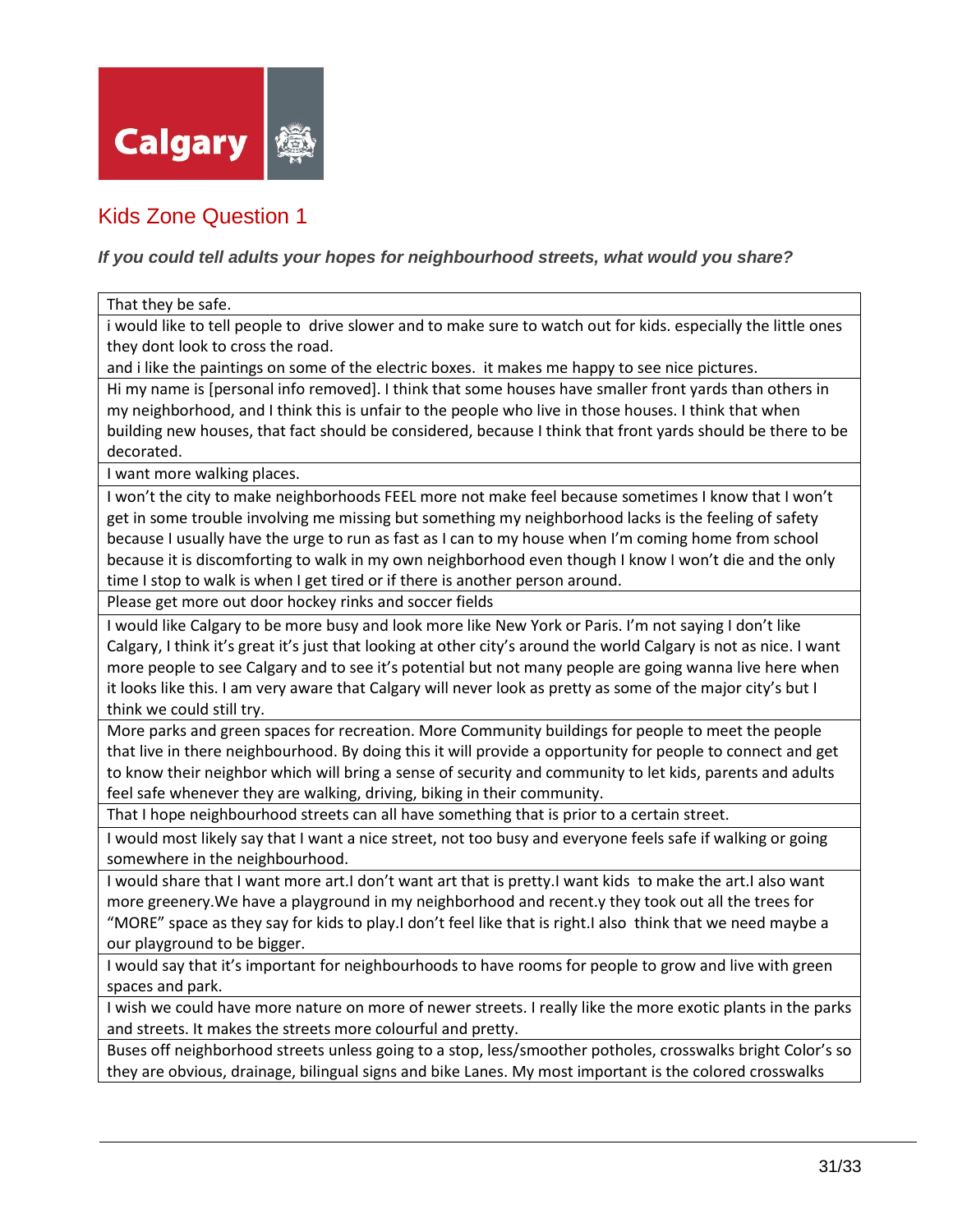

because if somebody is speeding and somebody is going fast like the 2016 incident their eyes will go directly to the yellow/ bright Colors and they will come to their senses and stop also hi mayor gondek!

I think that a speeding lottery is a great idea because you use some of the money from speeding tickets and if someone doesn't speed for the year they are entered. It rewards good people and makes speeding people feel bad.

Please make sure that there are enough police officers on my street to keep me and family safe from speeding cars. thanks

# <span id="page-32-0"></span>Kids Zone Question 2

*If you could tell City Council and Mayor Gondek why neighbourhood streets matter – what would you say?*

It's where I meet my friends.

we like to play on the street. the cars go so fast. my mum yells at them to slow down. cars dont care about kids. they dont even look for us. it makes it hard to cross safely. even at the crosswalk.

I would say that it's important to keep the streets clean and repave them when they get damaged.

That they are a good exercise and to get faster.

We need them as if we don't have them we can't play stuff like bike in the road (obviously get out when a car is coming), street hockey (STREET hockey) and basketball (well you could but you would smash your parents car in the driveway). And these are just stuff that benefit children but they also help adults like easier access to their drive way and the street name ( like west ranch road, don't come to my house) as it would make it easier to go to get to someone's house with road name then addr

People can bike and play ball hockey more recreational activities

I would say that they are important because they have to be safe and sturdy. I would like Calgary streets to be cleaner and not have gravel on them.

Because people play and work on the streets, by riding bike selling treats etc. There should also be closed off streets so kids can play on the streets do activities without being worried about cars.

Neighbourhood streets matter because some people like their neighbourhood street and neighbourhood streets are great ways for people to meet and become friends.

They matter because of safety if there is a neighbourhood street that is all Busy and not really nice people. So I would like city counsellor and [removed] to keep the streets clean nice and so everyone feel safe.

I would say they matter because people need to get places and if they don't improve them then it won't be easy or safe for people to get where they need/want to.

They're important so that you can walk around in trouble by your scooter and it's also important for people to feel safe when they're walking down the street.

City streets are important because everybody in Calgary uses and lives of the city streets. If they were bad nobody would live here.

There are children and other people playing in neighbourhood streets and if you're too many cars or if it is too busy they could get hurt and it is very important to keep them safe

Please make sure that there are enough police officers on my street to keep me and family safe from speeding cars. thanks